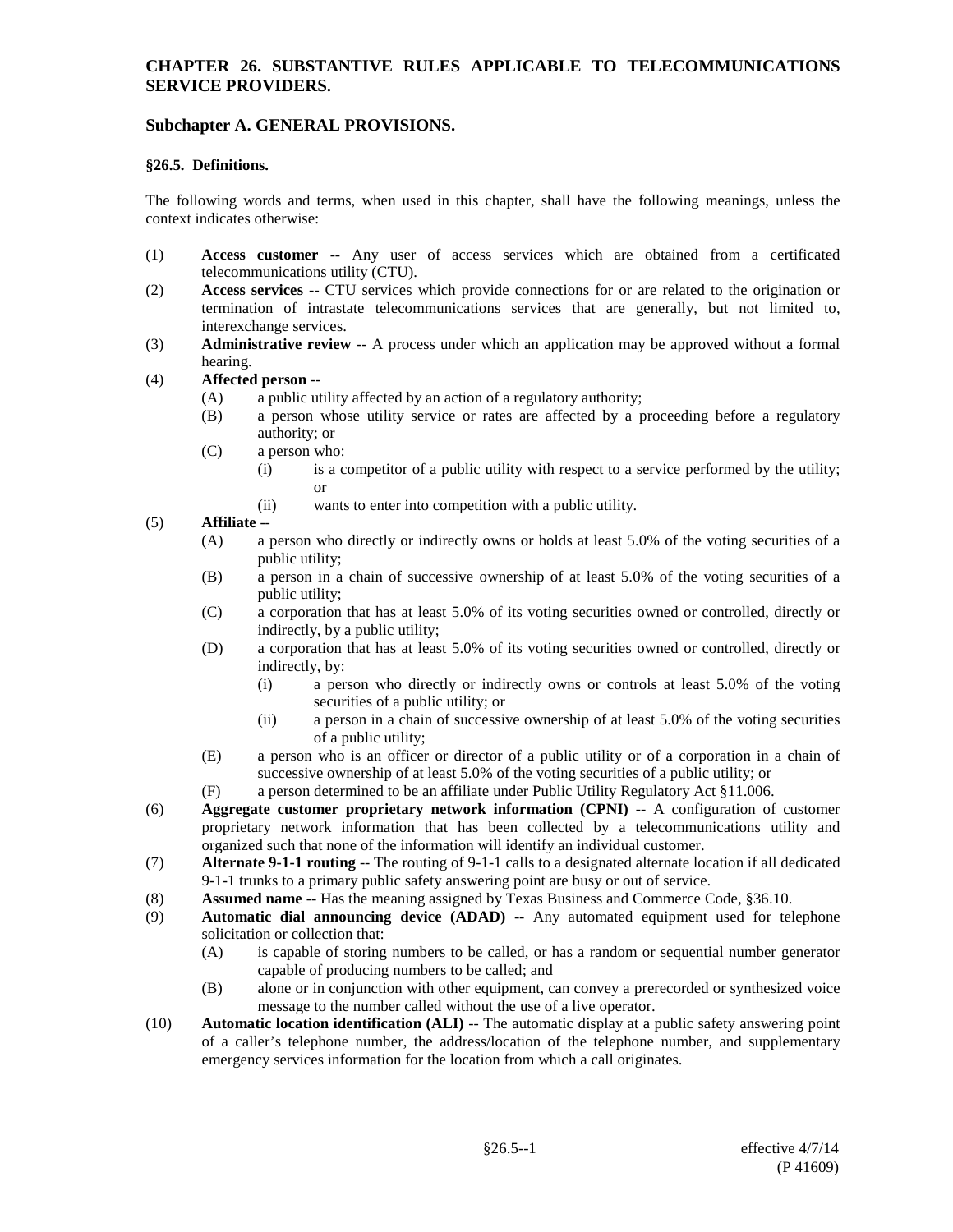- (11) **Automatic number identification (ANI)** -- The telephone number associated with an access line, connection, or station from which a call originates that is automatically transmitted by the local switching system to an interexchange or other communications carrier or to the operator of a 9-1-1 system.
- (12) **Base rate area** -- A specific area within an exchange area, as set forth in the dominant certificated telecommunications utilities' tariffs, maps or descriptions, wherein local exchange service is furnished at uniform rates without extra mileage charges.
- (13) **Basic local telecommunications service** -- Flat rate residential and business local exchange telephone service, including primary directory listings; tone dialing service; access to operator services; access to directory assistance services; access to 911 service where provided by a local authority or dual party relay service; the ability to report service problems seven days a week; lifeline services; and any other service the commission, after a hearing, determines should be included in basic local telecommunications service.
- (14) **Basic network services (BNS)** -- Those services identified in Public Utility Regulatory Act §58.051.
- (15) **Baud** -- Unit of signaling speed reflecting the number of discrete conditions or signal elements transmitted per second.
- (16) **Bellcore** -- Bell Communications Research, Inc.
- (17) **Billing agent** -- Any entity that submits charges to a billing telecommunications utility on behalf of itself or any service provider.
- (18) **B**i**lling telecommunications utility** -- Any telecommunications provider, as defined in the Public Utility Regulatory Act §51.002 that issues a bill directly to a customer for any telecommunications product or service.
- (19) **Bit Error Ratio (BER)** -- The ratio of the number of bits received in error to the total number of bits transmitted in a given time interval.
- (20) **Bit Rate** -- The rate at which data bits are transmitted over a communications path, normally expressed in bits per second.
- (21) **Bona fide request** -- A written request to an incumbent local exchange company (ILEC) from a CTU or an enhanced service provider, requesting that the ILEC unbundle its network/services to the extent ordered by the Federal Communications Commission. A bona fide request indicates an intent to purchase the service subject to the purchaser being able to obtain acceptable rates, terms, and conditions.
- (22) **Business service** -- A telecommunications service provided a customer where the use is primarily of a business, professional, institutional or otherwise occupational nature.
- (23) **Busy hour** -- The clock hour each day during which the greatest usage occurs.
- (24) **Busy season** -- That period of the year during which the greatest volume of traffic is handled in a switching office.
- (25) **Call aggregator** -- Any person or entity that owns or otherwise controls telephones intended to be utilized by the public, which control is evidenced by the authority to post notices on and/or unblock access at the telephone.
- (26) **Call splashing** -- Call transferring (whether caller-requested or operator service provider-initiated) that results in a call being rated and/or billed from a point different from that where the call originated.
- (27) **Call transferring** -- Handing off a call from one operator service provider (OSP) to another OSP.
- (28) **Caller identification materials (caller ID materials)** -- Any advertisements, educational materials, training materials, audio and video marketing devices, and any information disseminated about caller ID services.
- (29) **Caller identification service (caller ID service)** -- A service offered by a telecommunications provider that provides calling party information to a device capable of displaying the information.
- (30) **Calling area** -- The area within which telecommunications service is furnished to customers under a specific schedule of exchange rates. A "local" calling area may include more than one exchange area.
- (31) **Calling party information --**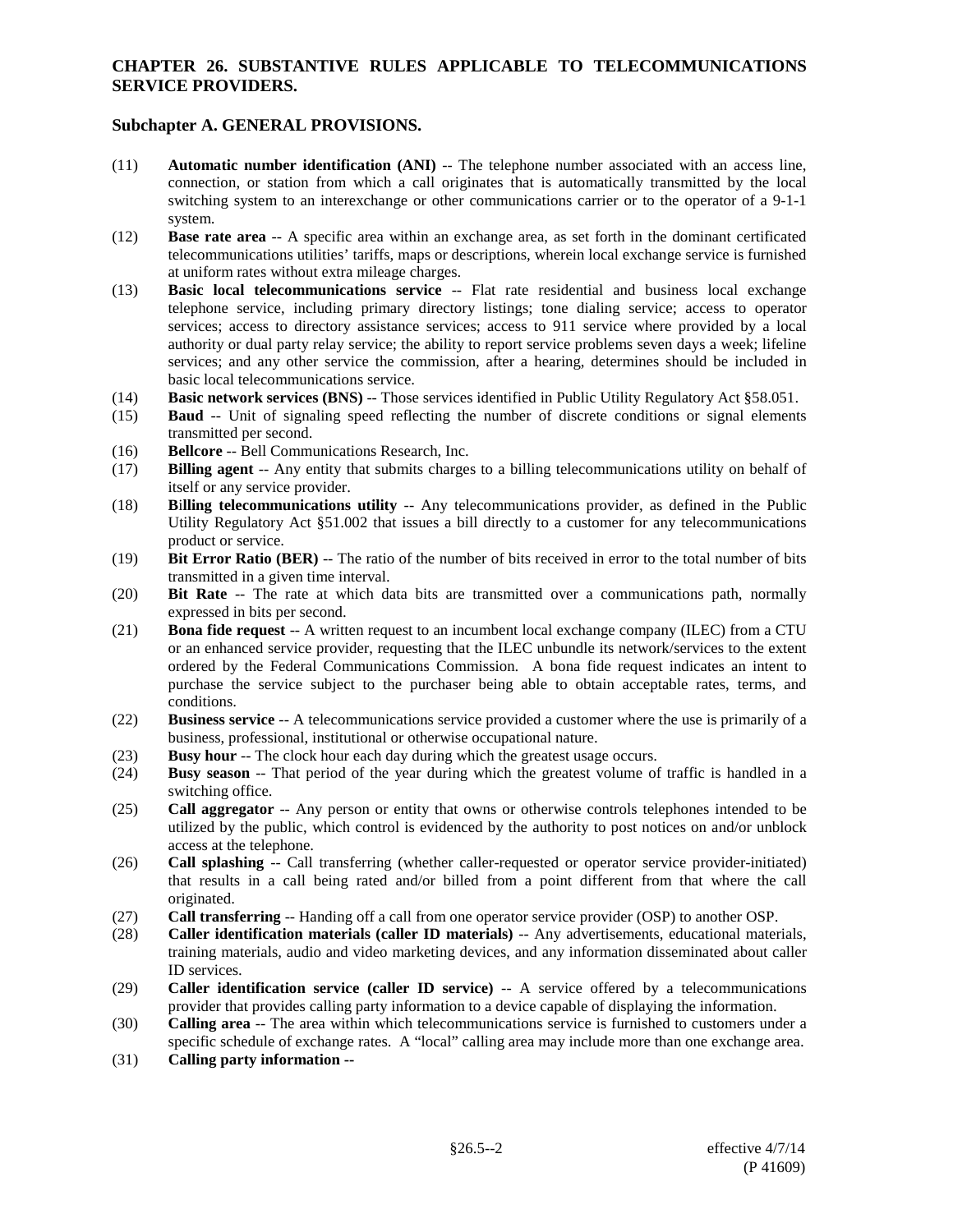- (A) the telephone listing number and/or name of the customer from whose telephone instrument a telephone number is dialed; or
- (B) other information that may be used to identify the specific originating number or originating location of a wire or electronic communication transmitted by a telephone instrument.
- (32) **Capitalization** -- Long-term debt plus total equity.
- (33) **Carrier of choice** -- An option that allows an individual to choose an interexchange carrier for long distance calls made through Telecommunications Relay Service.
- (34) **Carrier-initiated change** -- A change in the telecommunications utility serving a customer that was initiated by the telecommunications utility to which the customer is changed, whether the switch is made because a customer did or did not respond to direct mail solicitation, telemarketing, or other actions initiated by the carrier.
- (35) **Central office** -- A switching unit in a telecommunications system which provides service to the general public, having the necessary equipment and operating arrangements for terminating and interconnecting customer lines and trunks or trunks only.
- (36) **Census block group (CBG)** -- A United States Census Bureau geographic designation that generally contains between 250 and 550 housing units.
- (37) **Certificated service area** -- The geographic area within which a company has been authorized to provide basic local telecommunications services pursuant to a certificate of convenience and necessity (CCN), a certificate of operating authority (COA), or a service provider certificate of operating authority (SPCOA) issued by the commission.
- (38) **Certificated telecommunications utility** -- A telecommunications utility that has been granted either a CCN, a COA, or a SPCOA.
- (39) **Class of service or customer class** -- A description of utility service provided to a customer which denotes such characteristics as nature of use (business or residential) or type of rate (flat rate or message rate). Classes may be further subdivided into grades, denoting individual or multiparty line or denoting quality of service.
- (40) **Commercial mobile radio service (CMRS)** --
	- (A) As defined in 47 C.F.R. §20.3, a mobile service that is:
		- (i) provided for profit with, i.e., the intent of receiving compensation or monetary gain;
		- (ii) an interconnected service; and
		- (iii) available to the public, or to such classes of eligible users as to be effectively available to a substantial portion of the public; or
	- (B) the functional equivalent of such a mobile service described in subparagraph (A) of this paragraph.
- (41) **Commission** -- The Public Utility Commission of Texas.
- (42) **Commission on State Emergency Communications (CSEC) --** The state commission with the responsibilities and authority as specified in Texas Health and Safety Code, Chapter 771.
- (43) **Competitive exchange service** -- Any of the following services, when provided on an inter- or intrastate basis within an exchange area: central office based PBX-type services for systems of 75 stations or more; billing and collection services; high speed private line services of 1.544 megabits or greater; customized services; private line and virtual private line services; resold or shared local exchange telephone services if permitted by tariff; dark fiber services; non-voice data transmission service when offered as a separate service and not as a component of basic local telecommunications service; dedicated or virtually dedicated access services; services for which a local exchange company has been granted authority to engage in pricing flexibility pursuant to §26.211 of this title (relating to Rate-Setting Flexibility for Services Subject to Significant Competitive Challenges); any service initially provided within an exchange after October 26, 1992, if first provided by an entity other than the incumbent local exchange company (companies) certificated to provide service within that exchange; and any other service the commission declares is not local exchange telephone service.
- (44) **Competitive services (CS)** -- Those services as defined in Public Utility Regulatory Act §58.151, and any other service the commission subsequently categorizes as a competitive service.
- (45) **Completed call** -- A call that is answered by the called party.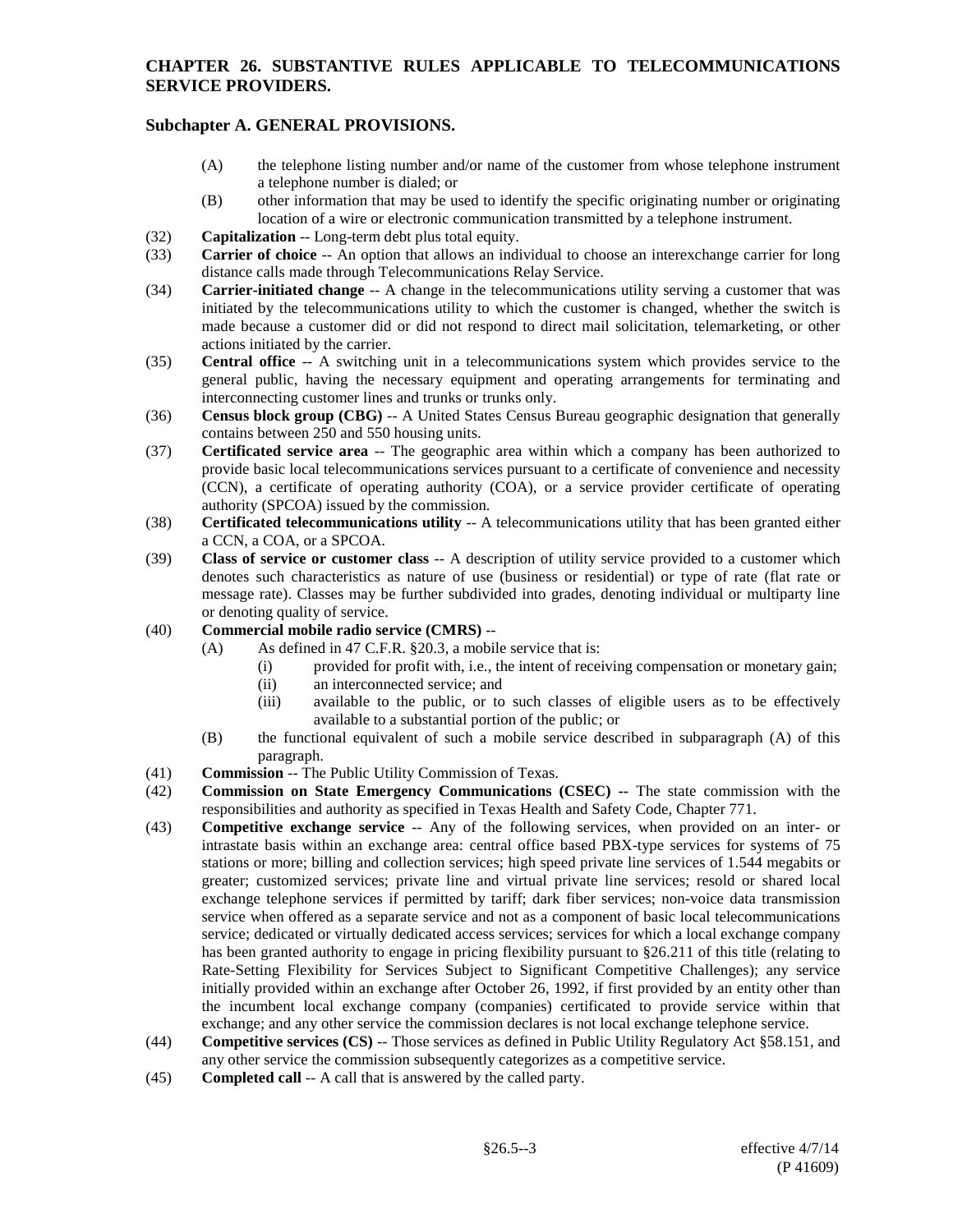# **Subchapter A. GENERAL PROVISIONS.**

(46) **Complex service** -- The provision of a circuit requiring special treatment, special equipment, or special engineering design, including but not limited to private lines, WATS, PBX trunks, rotary lines, and special assemblies.

#### (47) **Consumer good or service** --

- (A) Real property or tangible or intangible personal property that is normally used for personal, family, or household purposes, including personal property intended to be attached to or installed in any real property;
- (B) A cemetery lot;
- (C) A time-share estate; or
- (D) A service related to real or personal property.
- (48) **Consumer telephone call** -- An unsolicited call made to a residential telephone number to:
	- (A) solicit a sale of a consumer good or service;
	- (B) solicit an extension of credit for a consumer good or service; or
	- (C) obtain information that will or may be used to directly solicit a sale of a consumer good or service or to extend credit for the sale.
- (49) **Cooperative** -- An incumbent local exchange company that is a cooperative corporation.

#### (50) **Cooperative corporation --**

- (A) An electric cooperative corporation organized and operating under the Electric Cooperative Corporation Act, Texas Utilities Code Annotated, Chapter 161, or a predecessor statute to Chapter 161 and operating under that chapter; or
- (B) A telephone cooperative corporation organized under the Telephone Cooperative Act, Texas Utilities Code, Chapter 162, or a predecessor statute to Chapter 162 and operating under that chapter.
- (51) **Corporate name** -- Has the meaning assigned by Texas Business Corporation Act, Article §2.05.
- (52) **Corporation** -- A domestic or foreign corporation, joint-stock company, or association, and each lessee, assignee, trustee, receiver or other successor in interest of the corporation, company, or association, that has any of the powers or privileges of a corporation not possessed by an individual or partnership. The term does not include a municipal corporation, except as expressly provided by the Public Utility Regulatory Act.
- (53) **Custom calling-type services** -- Call management services available from a central office switching system including, but not limited to, call forwarding, call waiting, caller ID, or automatic recall.
- (54) **Customer access line** -- A unit of measurement representing a telecommunications circuit or, in the case of ISDN, a telecommunications channel designated for a particular customer. One customer access line shall be counted for each circuit which is capable of generating usage on the line side of the switched network or a private line circuit, regardless of the quantity or ownership of customer premises equipment connected to each circuit. In the case of multiparty lines, each party shall be counted as a separate customer access line.
- (55) **Customer-initiated change** -- A change in the telecommunications utility serving a customer that is initiated by the customer and is not the result of direct mail solicitation, telemarketing, or other actions initiated by the carrier.
- (56) **Customer premises equipment (CPE)** -- Telephone terminal equipment located at a customer's premises. This does not include overvoltage protection equipment, inside wiring, coin-operated (or pay) telephones, "company-official" equipment, mobile telephone equipment, "911" equipment, equipment necessary for provision of communications for national defense, or multiplexing equipment used to deliver multiple channels to the customer.
- (57) **Customer proprietary network information (CPNI), customer-specific** -- Any information compiled about a customer by a telecommunications utility in the normal course of providing telephone service that identifies the customer by matching such information with the customer's name, address, or billing telephone number. This information includes, but is not limited to: line type(s), technical characteristics (*e.g.*, rotary service), class of service, current telephone charges, long distance billing record, local service billing record, directory assistance charges, usage data, and calling patterns.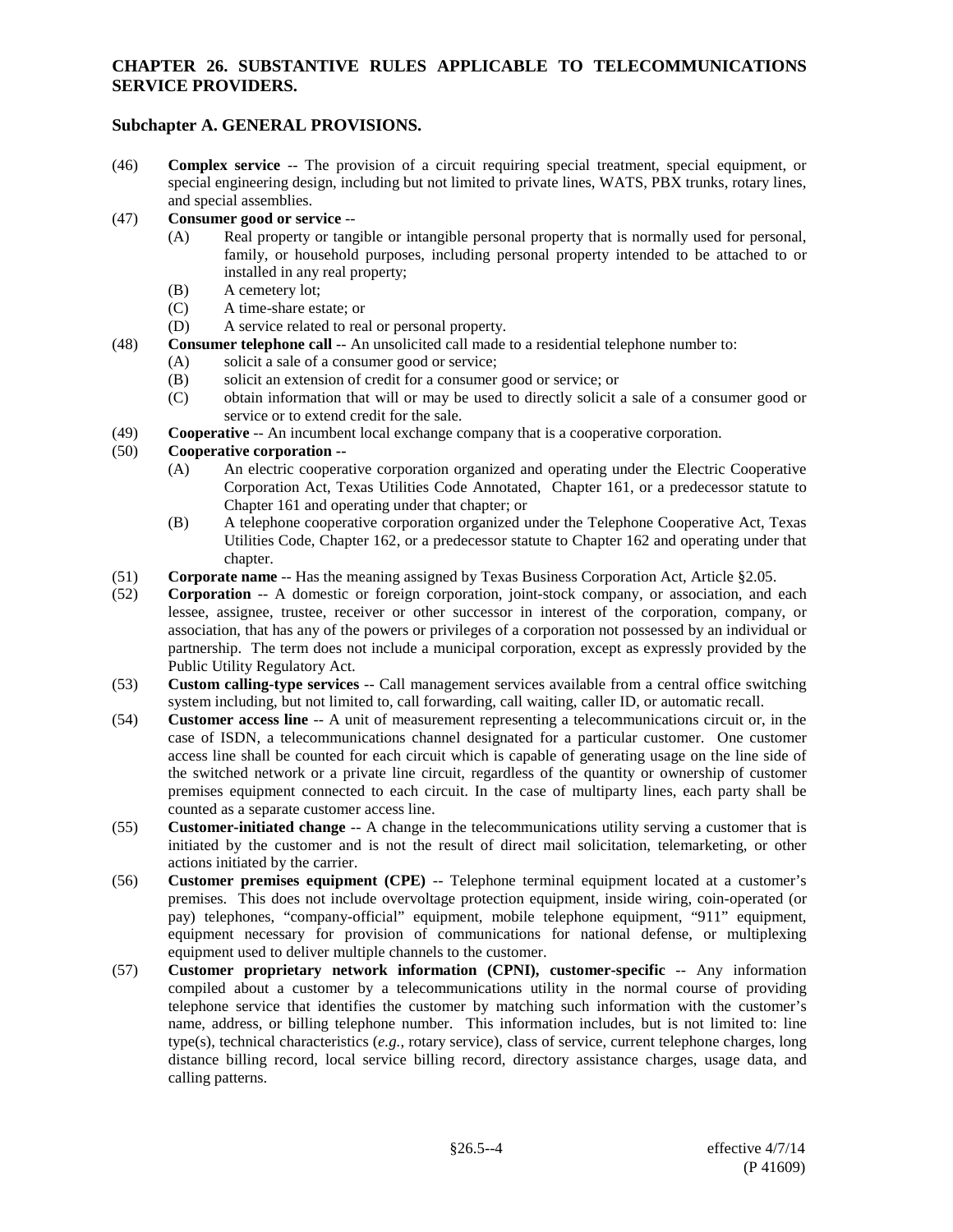- (58) **Customer trouble report** -- Any oral or written report from a customer or user of telecommunications service received by any telecommunications utility relating to a physical defect, difficulty, or dissatisfaction with the service provided by the telecommunications utility's facilities. Each telephone or PBX switchboard position reported in trouble shall be counted as a separate report when several items are reported by one customer at the same time, unless the group of troubles so reported is clearly related to a common cause.
- (59) **dBrn** -- A unit used to express noise power relative to one Pico watt (-90 dBm).
- (60) **dBrnC** -- Noise power in dBrn, measured with C-message weighting.
- (61) **dBrnCO** -- Noise power in dBrnC referred to or measured at a zero transmission level point.
- (62) **D-Channel** -- The integrated-services-digital-network out-of-band signaling channel.
- (63) **Dedicated signaling transport** -- Transmission of out-of-band signaling information between an access customer's common channel signaling network and a CTU's signaling transport point on facilities dedicated to the use of a single customer.
- (64) **Dedicated 9-1-1 trunk** -- Refers to either:
	- (A) a single purpose telephone circuit, or Internet Protocol (IP) equivalent, that originates at a CTU's (CTU's) switching office or point of presence and connects to a port of termination at an E9-1-1 selective router, 9-1-1 tandem, IP-based 9-1-1 system, or next generation 9-1-1 system, as described to the CTU by the appropriate 9-1-1 administrative entity or entities in its 9-1-1 service arrangement requirements for each applicable rate center (direct dedicated 9-1-1 trunk); or
	- (B) any other single purpose telephone circuit, or IP equivalent, that is used by a CTU to provide 9-1-1 service consistent with the 9-1-1 administrative entity's or entities' 9-1-1 service arrangement requirements that does not connect directly to a port of termination as described in subparagraph (A) of this paragraph (indirect dedicated 9-1-1 trunk). A direct dedicated 9- 1-1 trunk includes transport, port usage, and termination.
- (65) **Default routing** -- The capability to route a 9-1-1 call to a designated public safety answering point when the incoming 9-1-1 call cannot be selectively routed due to an automatic number identification failure or other cause.
- (66) **Depreciation expenses --** The charges based on the depreciation accrual rates designed to spread the cost recovery of the property over its economic life.
- (67) **Deregulated company** -- An incumbent local exchange company (ILEC) for which all of the company's markets have been deregulated.
- (68) **Direct-trunked transport** -- Transmission of traffic between the serving wire center and another CTU's office, without intermediate switching. It is charged on a flat-rate basis.
- (69) **Disconnection of telephone service** -- The event after which a customer's telephone number is deleted from the central office switch and databases.
- (70) **Discretionary services (DS)** -- Those services as defined in the Public Utility Regulatory Act §58.101, and any other service the commission subsequently categorizes as a discretionary service.
- (71) **Distance learning** -- Instruction, learning, and training that is transmitted from one site to one or more sites by telecommunications services that are used by an educational institution predominantly for such instruction, learning, or training--including: video, data, voice, and electronic information.
- (72) **Distribution lines** -- Those lines from which the end user may be provided direct service.
- (73) **Dominant carrier** -- A provider of a communication service provided wholly or partly over a telephone system who the commission determines has sufficient market power in a telecommunications market to control prices for that service in that market in a manner adverse to the public interest. The term includes a provider who provided local exchange telephone service within certificated exchange areas on September 1, 1995, as to that service and as to any other service for which a competitive alternative is not available in a particular geographic market. In addition with respect to:
	- (A) intraLATA long distance message telecommunications service originated by dialing the access code "1-plus," the term includes a provider of local exchange telephone service in a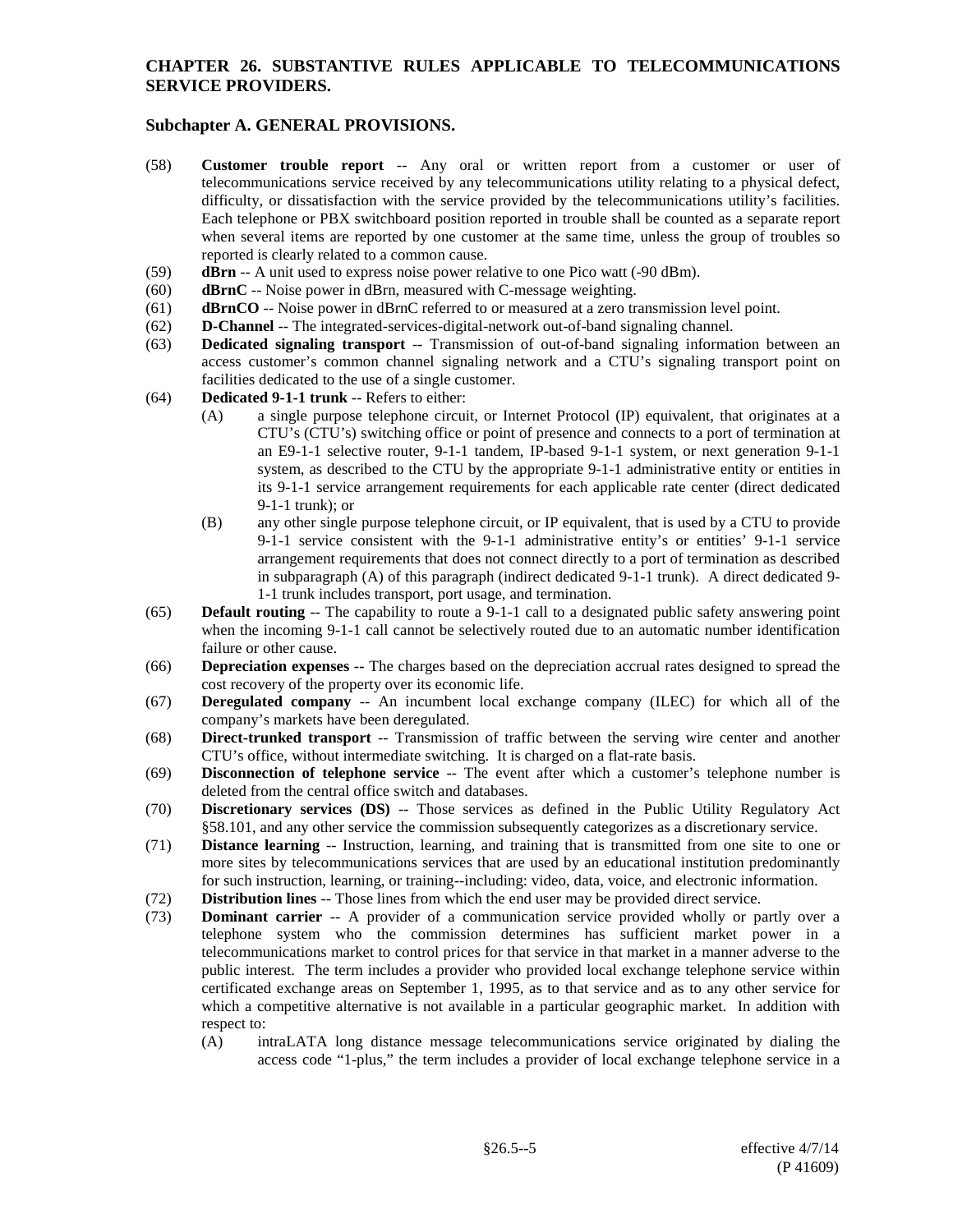# **Subchapter A. GENERAL PROVISIONS.**

certificated exchange area for whom the use of that access code for the origination of "1 plus" intraLATA calls in the exchange area is exclusive; and

- (B) interexchange services, the term does not include an interexchange carrier that is not a certificated local exchange company.
- (74) **Dominant certificated telecommunications utility (DCTU)** -- A CTU that is also a dominant carrier. Unless clearly indicated otherwise, the rules applicable to a DCTU apply specifically to only those services for which the DCTU is dominant.
- (75) **Dual-party relay service** -- A service using oral and printed translations, by either a person or an automated device, between hearing- or speech-impaired individuals who use telecommunications devices for the deaf, computers, or similar automated devices, and others who do not have such equipment.
- (76) **Educational institution** -- Accredited primary or secondary schools owned or operated by state and local government entities or by private entities; institutions of higher education as defined by the Texas Education Code, §61.003(13); the Texas Education Agency, its successors and assigns; regional education service centers established and operated pursuant to the Texas Education Code, Chapter 8; and the Texas Higher Education Coordinating Board, its successors and assigns.
- (77) **Electing local exchange company (LEC)** -- A CTU electing to be regulated under the terms of the Public Utility Regulatory Act, Chapter 58.
- (78) **Electric utility** -- Except as provided in Chapter 25, Subchapter I, Division 1 of this title (relating to Open- Access Comparable Transmission Service for Electrical Utilities in the Electric Reliability Council of Texas), an electric utility is: A person or river authority that owns or operates for compensation in this state equipment or facilities to produce, generate, transmit, distribute, sell, or furnish electricity in this state. The term includes a lessee, trustee, or receiver of an electric utility and a recreational vehicle park owner who does not comply with Texas Utilities Code, Chapter 184, Subchapter C, with regard to the metered sale of electricity at the recreational vehicle park. The term does not include:
	- (A) a municipal corporation;
	- (B) a qualifying facility;<br>(C) a power generation  $\mathbf c$
	- a power generation company;
	- (D) an exempt wholesale generator;
	- (E) a power marketer;<br>(F) a corporation des
	- a corporation described by Public Utility Regulatory Act §32.053 to the extent the corporation sells electricity exclusively at wholesale and not to the ultimate consumer;
	- (G) an electric cooperative;
	- (H) a retail electric provider;
	- (I) the state of Texas or an agency of the state; or
	- (J) a person not otherwise an electric utility who:
		- (i) furnishes an electric service or commodity only to itself, its employees, or its tenants as an incident of employment or tenancy, if that service or commodity is not resold to or used by others;
		- (ii) owns or operates in this state equipment or facilities to produce, generate, transmit, distribute, sell or furnish electric energy to an electric utility, if the equipment or facilities are used primarily to produce and generate electric energy for consumption by that person; or
		- (iii) owns or operates in this state a recreational vehicle park that provides metered electric service in accordance with Texas Utilities Code, Chapter 184, Subchapter C.
- (79) **Element** -- Unbundled network elements, including: interconnection, physical-collocation, and virtual-collocation elements.
- (80) **Eligible telecommunications provider** (ETP) **service** area -- The geographic area, determined by the commission, containing high cost rural areas which are eligible for Texas Universal Service Funds support under §26.403 or §26.404 of this title (relating to Texas High Cost Universal Service Plan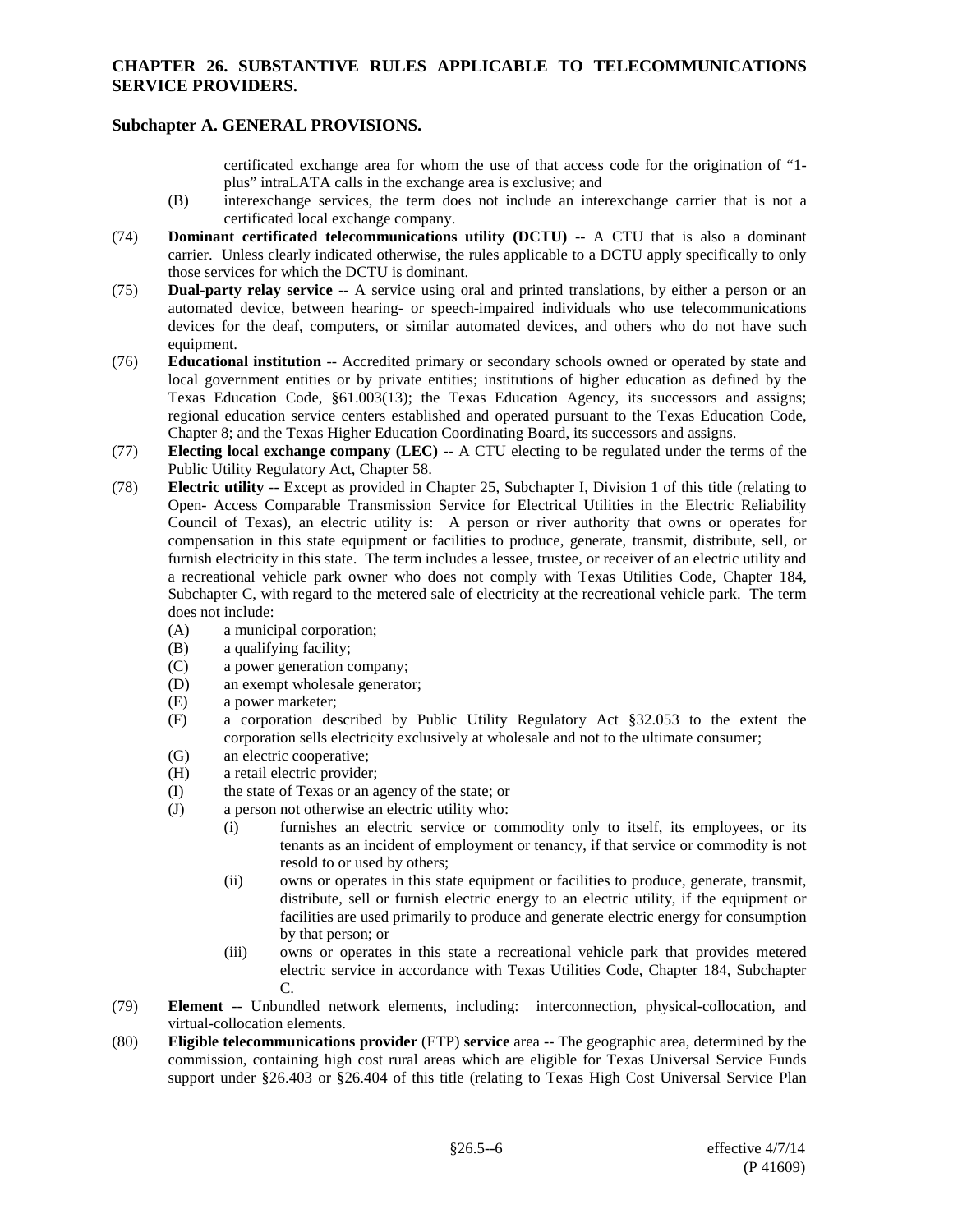# **Subchapter A. GENERAL PROVISIONS.**

(THCUSP) and Small and Rural Incumbent Local Exchange Company (ILEC) Universal Service Plan).

- (81) **Embedded customer premises equipment** -- All customer premises equipment owned by a telecommunications utility, including inventory, which was tariffed or subject to the separations process of January 1, 1983.
- (82) **Emergency service number** (**ESN**) -- A three to five digit number representing a unique combination of emergency service agencies designated to serve a specific range of addresses within a particular geographic area. The ESN facilitates any required selective routing and selective transfer to the appropriate public safety answering point and the dispatching of the proper service agencies.
- (83) **Emergency service zone (ESZ)** -- A geographic area that has common law enforcement, fire, and emergency medical services personnel that respond to 9-1-1 calls.
- (84) **End user choice** -- A system that allows the automatic routing of interexchange, operator-assisted calls to the billed party's chosen carrier without the use of access codes.
- (85) **Enhanced service provider** -- A company that offers computer-based services over transmission facilities to provide the customer with value-added telephone services.
- (86) **Entrance facilities** -- The transmission path between the access customer's (such as an interexchange carrier) point of demarcation and the serving wire center.
- (87) **Equal access** --Access which is equal in type, quality and price to Feature Group C, and which has unbundled rates. From an end user's perspective, equal access is characterized by the availability of "1-plus" dialing with the end user's carrier of choice.
- (88) **Exchange area** -- The geographic territory delineated as an exchange area by official commission boundary maps. An exchange area usually embraces a city or town and its environs. There is usually a uniform set of charges for telecommunications service within the exchange area. An exchange area may be served by more than one central office and/or one certificated telephone utility. An exchange area may also be referred to as an exchange.
- (89) **Exempt Carrier** -- A nondominant telecommunications utility that satisfies any of the criteria of PURA § 52.154.
- (90) **Expenses** -- Costs incurred in the provision of services that are expensed, rather than capitalized, in accordance with the Uniform System of Accounts applicable to the carrier.
- (91) **Experimental service** -- A new service that is proposed to be offered on a temporary basis for a specified period not to exceed one year from the date the service is first provided to any customer.
- (92) **Extended** area **service** (**EAS)** -- A telephone switching and trunking arrangement which provides for optional calling service by DCTUs within a local access and transport area and between two contiguous exchanges or between an exchange and a contiguous metropolitan exchange local calling area. For purposes of this definition, a metropolitan exchange local calling area shall include all exchanges having local or mandatory EAS calling throughout all portions of any of the following exchanges: Austin metropolitan exchange, Corpus Christi metropolitan exchange, Dallas metropolitan exchange, Fort Worth metropolitan exchange, Houston metropolitan exchange, San Antonio metropolitan exchange, or Waco metropolitan exchange. EAS is provided at rate increments in addition to local exchange rates, rather than at toll message charges.
- (93) **Extended local calling service** (**ELCS)** -- Service provided pursuant to §26.219 and §26.221 of this title (relating to Administration of Expanded Local Calling Requests; and Applications to Establish or Increase Expanded Local Calling Service Surcharges).
- (94) **E911 or E9-1-1** -- 9-1-1 service that is capable of providing automatic number identification, automatic location identification, selective routing, and selective transfer.
- (95) **Facilities** -- All the plant and equipment of a public utility, including all tangible and intangible real and personal property without limitation, and any and all means and instrumentalities in any manner owned, operated, leased, licensed, used, controlled, furnished, or supplied for, by, or in connection with the business of any public utility, including any construction work in progress allowed by the commission.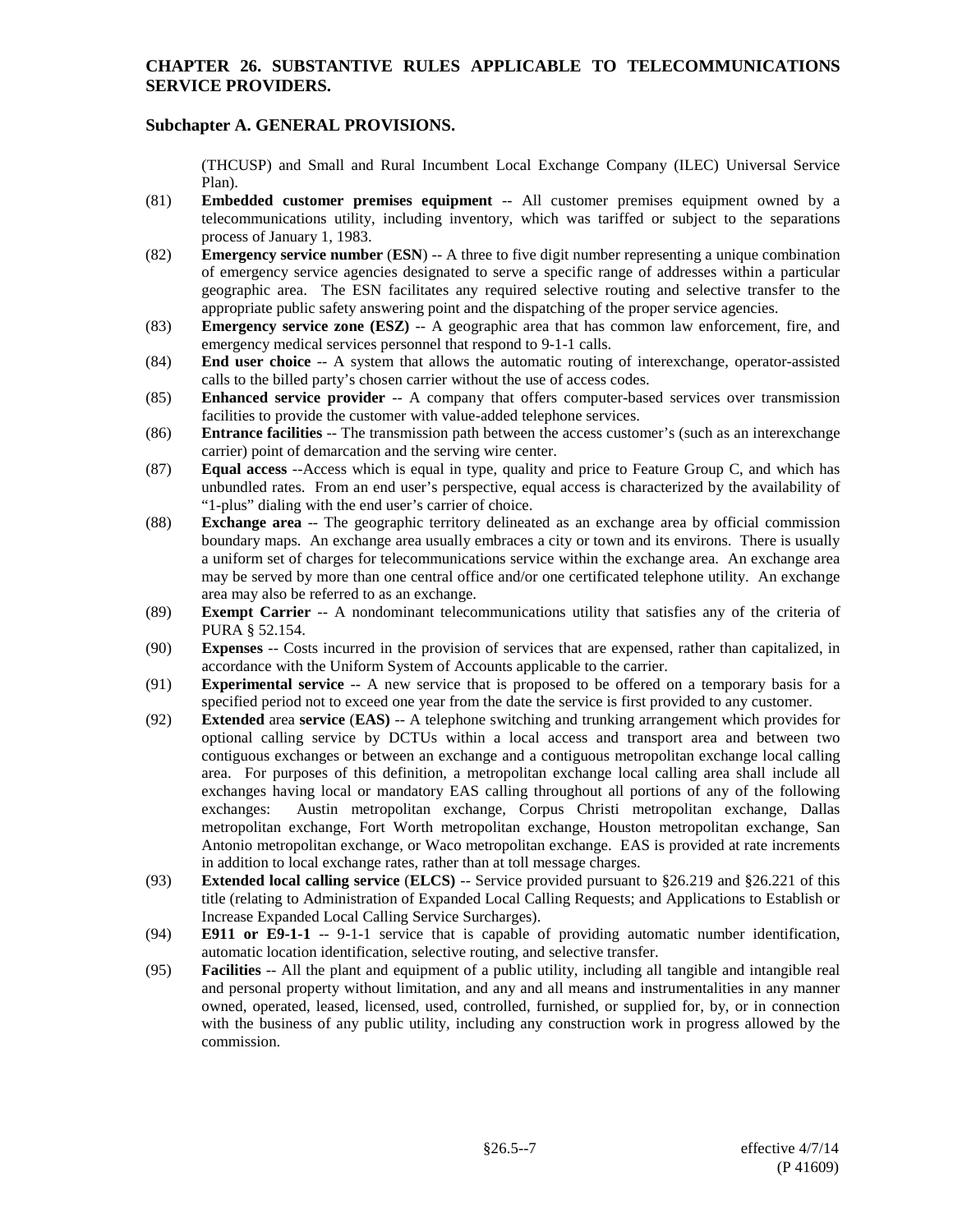- (96) **Facilities-based provider** -- A telecommunications provider that provides telecommunications services using facilities that it owns or leases or a combination of facilities that it owns and leases, including unbundled network elements.
- (97) **Foreign exchange (FX)** -- Exchange service furnished by means of a circuit connecting a customer's station to a primary serving office of another exchange.
- (98) **Foreign serving office (FSO)** -- Exchange service furnished by means of a circuit connecting a customer's station to a serving office of the same exchange but outside of the serving office area in which the station is located.
- (99) **Forward-looking common costs** -- Economic costs efficiently incurred in providing a group of elements or services that cannot be attributed directly to individual elements or services.
- (100) **Forward-looking economic cost** -- The sum of the total element long-run incremental cost of an element and a reasonable allocation of its forward-looking common costs.
- (101) **Forward-looking economic cost per unit** -- The forward-looking economic cost of the element as defined in this section, divided by a reasonable projection of the sum of the total number of units of the element that the DCTU is likely to provide to requesting telecommunications carriers and the total number of units of the element that the DCTU is likely to use in offering its own services, during a reasonable time period.
- (102) **Geographic scope** -- The geographic area in which the holder of a COA or of a SPCOA is authorized to provide service.
- (103) **Grade of service** -- The number of customers a line is designated to serve.
- (104) **Health Center** -- A federally qualified health center service delivery site.
- (105) **Hearing** -- Any proceeding at which evidence is taken on the merits of the matters at issue, not including prehearing conferences.
- (106) **Hearing carryover** -- A technology that allows an individual who is speech-impaired to hear the other party in a telephone conversation and to use specialized telecommunications devices to send communications through the telecommunications relay service operator.
- (107) **High cost area** -- A geographic area for which the costs established using a forward-looking economic cost methodology exceed the benchmark levels established by the commission.
- (108) **High cost assistance** (HCA) -- A program administered by the commission in accordance with the provisions of §26.403 of this title.
- (109) **Identity** -- The name, address, telephone number, and/or facsimile number of a person, whether natural, partnership, municipal corporation, cooperative corporation, corporation, association, governmental subdivision, or state agency and the relationship of the person to the entity being represented.
- (110) **Impulse noise** -- Any momentary occurrence of the noise on a channel significantly exceeding the normal noise peaks. It is evaluated by counting the number of occurrences that exceed a threshold. This noise degrades voice and data transmission.
- (111) **Incumbent local exchange company (ILEC)** -- A local exchange company that had a CCN on September 1, 1995.
- (112) **Informational notice** Notice that is filed in connection with nonbasic services, new service offerings, and pricing and packaging flexibility if required by Public Utility Regulatory Act Chapters 52, 58, or 59.
- (113) **Information sharing program** -- Instruction, learning, and training that is transmitted from one site to one or more sites by telecommunications services that are used by a library predominantly for such instruction, learning, or training, including video, data, voice, and electronic information.
- (114) **Integrated services digital network (ISDN)** -- A digital network architecture that provides a wide variety of communications services, a standard set of user-network messages, and integrated access to the network. Access methods to the ISDN are the Basic Rate Interface (BRI) and the Primary Rate Interface (PRI).
- (115) **Interactive multimedia communications** -- Real-time, two-way, interactive voice, video, and data communications conducted over networks that link geographically dispersed locations. This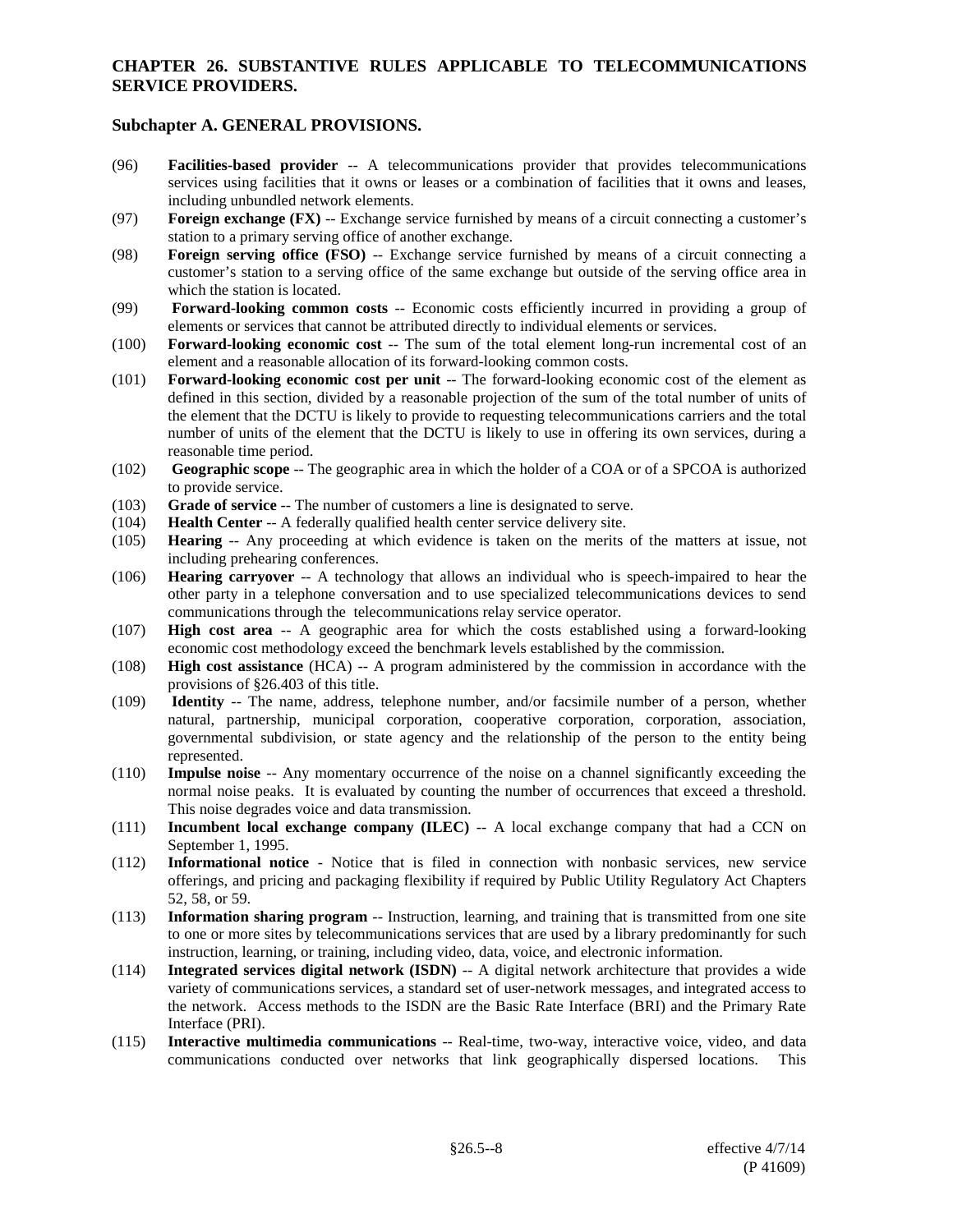## **Subchapter A. GENERAL PROVISIONS.**

definition includes interactive communications within or between buildings on the same campus or library site.

- (116) **Intercept service** -- A service arrangement provided by the local exchange carrier whereby calls placed to a disconnected or discontinued telephone number are intercepted and the calling party is informed by an operator or by a recording that the called telephone number has been disconnected, discontinued, changed to another number, or otherwise is not in service.
- (117) **Interconnection** -- Generally means: The point in a network where a customer's transmission facilities interface with the dominant carrier's network under the provisions of this section. More particularly it means: The termination of local traffic including basic telecommunications service as delineated in §26.403 of this title or integrated services digital network (ISDN) as defined in this section and/or EAS/ELCS traffic of a CTU using the local access lines of another CTU, as described in  $§26.272(d)(4)(A)$  of this title (relating to Interconnection). Interconnection shall include nondiscriminatory access to signaling systems, databases, facilities and information as required to ensure interoperability of networks and efficient, timely provision of services to customers without permitting access to network proprietary information or customer proprietary network information, as defined in this section, unless otherwise permitted in §26.272 of this title.
- (118) **Interconnector** -- A customer that interfaces with the dominant carrier's network under the provisions of §26.271 of this title (relating to Expanded Interconnection).
- (119) **Interexchange carrier (IXC)** -- A carrier providing any means of transporting intrastate telecommunications messages between local exchanges, but not solely within local exchanges, in the State of Texas. The term may include a CTU or CTU affiliate to the extent that it is providing such service. An entity is not an IXC solely because of:
	- (A) the furnishing, or furnishing and maintenance of a private system;
	- (B) the manufacture, distribution, installation, or maintenance of customer premises equipment;
	- (C) the provision of services authorized under the FCC's Public Mobile Radio Service and Rural Radio Service rules; or
	- (D) the provision of shared tenant service.
- (120) **Internet Protocol (IP**) -- A data communication protocol used in communicating data from one computer to another on the Internet or other networks.
- (121) Internet Protocol enabled service -- a service, capability, functionality, or application that uses Internet Protocol or a successor protocol to allow an end user to send or receive a data, video, or voice communication in Internet Protocol or a successor protocol.
- (122) **Interoffice trunks** -- Those communications circuits which connect central offices.
- (123) **IntraLATA equal access** -- The ability of a caller to complete a toll call in a local access and transport area (LATA) using his or her provider of choice by dialing "1" or "0" plus an area code and telephone number.
- (124) **Intrastate** -- Refers to communications which both originate and terminate within Texas state boundaries.
- (125) **Least cost technology** -- The technology or mix of technologies that would be chosen in the long run as the most economically efficient choice. The choice of least cost technologies, however, shall:
	- (A) be restricted to technologies that are currently available on the market and for which vendor prices can be obtained;
	- (B) be consistent with the level of output necessary to satisfy current demand levels for all services using the basic network function in question; and
	- (C) be consistent with overall network design and topology requirements.
- (126) **License** -- The whole or part of any commission permit, certificate, approval, registration, or similar form of permission required by law.
- (127) **Licensing** -- The commission process respecting the granting, denial, renewal, revocation, suspension, annulment, withdrawal, or amendment of a license.
- (128) **Lifeline Service** -- A program certified by the Federal Communications Commission to provide for the reduction or waiver of the federal subscriber line charge for residential consumers.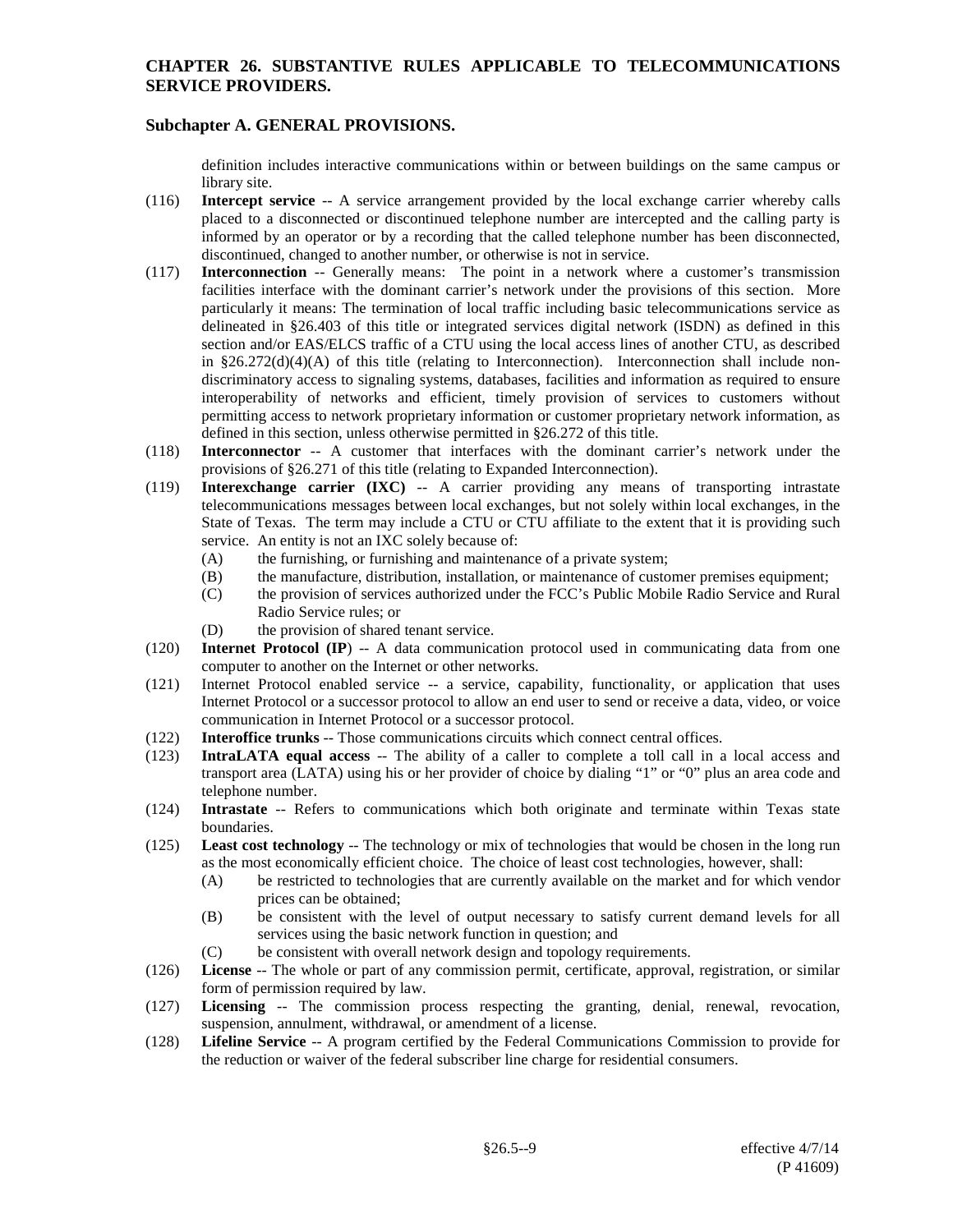## **Subchapter A. GENERAL PROVISIONS.**

- (129) **Line** -- A circuit or channel extending from a central office to the customer's location to provide telecommunications service. One line may serve one customer, or all customers served by a multiparty line.
- (130) **Local access and transport area (LATA)** -- A geographic area established for the provision and administration of communications service. It encompasses one or more designated exchanges, which are grouped to serve common social, economic and other purposes. For purposes of these rules, market areas, as used and defined in the Modified Final Judgment and the GTE Final Judgment, are encompassed in the term local access and transport area.
- (131) **Local call** -- A call within the certificated telephone utility's toll-free calling area including calls which are made toll-free through a mandatory EAS or expanded local calling (ELC) proceeding.
- (132) **Local calling area** -- The area within which telecommunications service is furnished to customers under a specific schedule of exchange rates. A local calling area may include more than one exchange area**.**
- **(133) Local exchange carrier** (**LEC)** -- A telecommunications utility that has been granted either a certificate of convenience and necessity or a COA to provide local exchange telephone service, basic local telecommunications service, or switched access service within the state. A local exchange company is also referred to as a local exchange carrier.
- (134) **Local exchange telephone service or local exchange service** -- A telecommunications service provided within an exchange to establish connections between customer premises within the exchange, including connections between a customer premises and a long distance provider serving the exchange. The term includes tone dialing service, service connection charges, and directory assistance services offered in connection with basic local telecommunications service and interconnection with other service providers. The term does not include the following services, whether offered on an intra-exchange or inter-exchange basis:
	- (A) central office based PBX-type services for systems of 75 stations or more;
	- (B) billing and collection services;
	- (C) high-speed private line services of 1.544 megabits or greater;
	- (D) customized services;<br>(E) private line or virtual
	- private line or virtual private line services;
	- (F) resold or shared local exchange telephone services if permitted by tariff;
	- (G) dark fiber services;<br>(H) non-voice data tran
	- (H) non-voice data transmission service offered as a separate service and not as a component of basic local telecommunications service;
	- (I) dedicated or virtually dedicated access services;
	- (J) a competitive exchange service; or
	- (K) any other service the commission determines is not a "local exchange telephone service."
- (135) **Local message** -- A completed call between customer access lines located within the same local calling area.
- (136) **Local message charge** -- The charge that applies for a completed telephone call that is made when the calling customer access line and the customer access line to which the connection is established are both within the same local calling area, and a local message charge is applicable.
- (137) **Local service charge** -- The charge for furnishing facilities to enable a customer to send or receive telecommunications within the local calling area. This local calling area may include more than one exchange area.

#### (138) **Local telecommunications traffic** --

- (A) Telecommunications traffic between a DCTU and a telecommunications carrier other than a commercial mobile radio service (CMRS) provider that originates and terminates within the mandatory single or multi-exchange local calling area of a DCTU including the mandatory EAS areas served by the DCTU; or
- (B) Telecommunications traffic between a DCTU and a CMRS provider that, at the beginning of the call, originates and terminates within the same major trading area.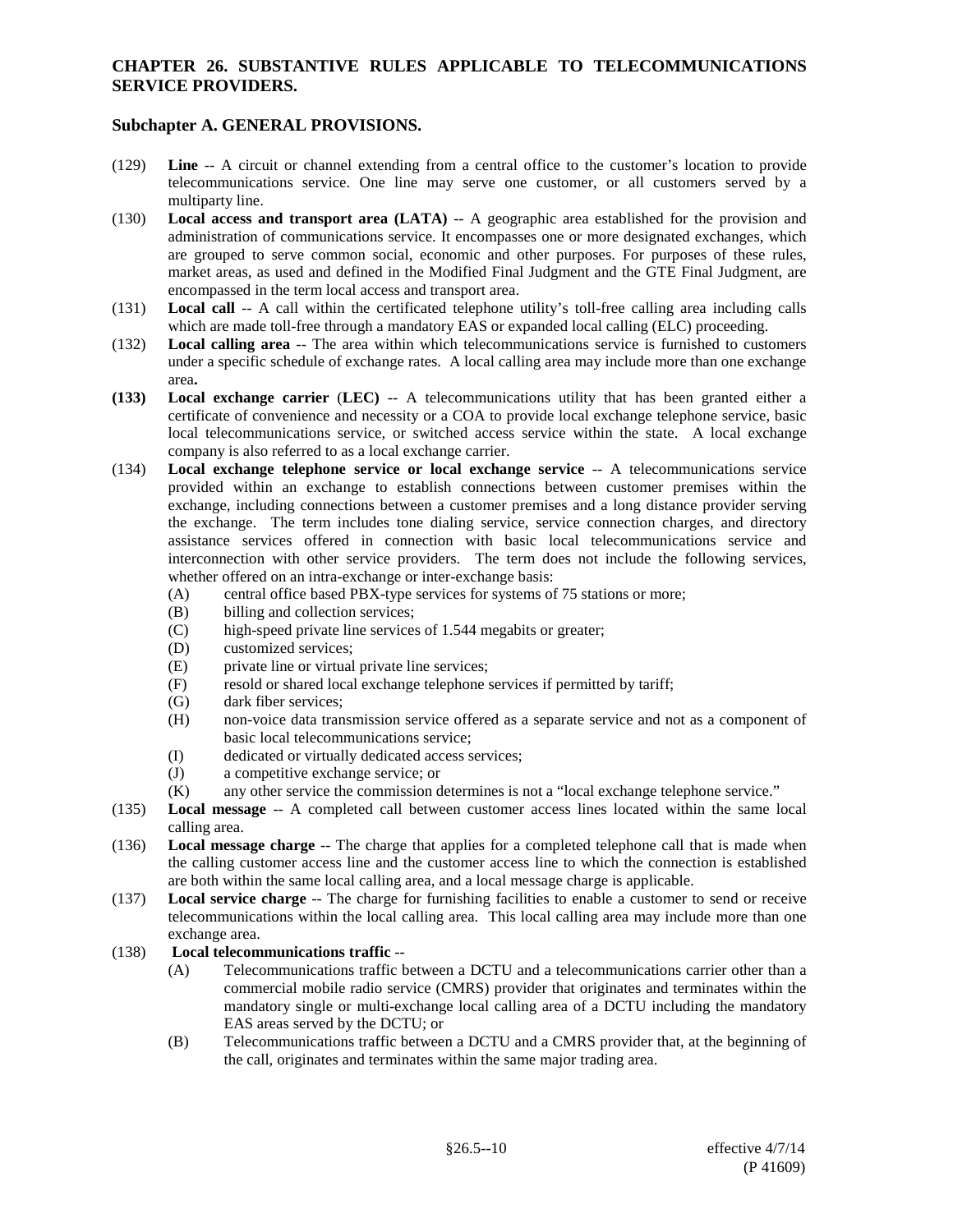- (139) **Long distance telecommunications service** -- That part of the total communication service rendered by a telecommunications utility which is furnished between customers in different local calling areas in accordance with the rates and regulations specified in the utility's tariff.
- (140) **Long run** -- A time period long enough to be consistent with the assumption that the company is in the planning stage and all of its inputs are variable and avoidable.
- (141) **Long run incremental cost** (LRIC) -- The change in total costs of the company of producing an increment of output in the long run when the company uses least cost technology. The LRIC should exclude any costs that, in the long run, are not brought into existence as a direct result of the increment of output.
- (142) **Mandatory minimum standards** -- The standards established by the Federal Communications Commission, outlining basic mandatory telecommunication relay services.
- (143) **Market** -- An exchange in which an incumbent local exchange company provides residential local exchange telephone service.
- (144) **Master street address guide** (MSAG) -- A database maintained by each 9-1-1 administrative entity of street names and house number ranges within their associated communities defining emergency service zones and their associated emergency service numbers to enable proper routing of 9-1-1 calls.
- (145) **Meet point billing** -- An access billing arrangement for services to access customers when local transport is jointly provided by more than one CTU.
- (146) **Message** -- A completed customer telephone call.
- (147) **Message rate service** -- A form of local exchange service under which all originated local messages are measured and charged for in accordance with the utility's tariff.
- (148) **Minor rate change** -- A change, including the restructuring of rates of existing services, that decreases the rates or revenues of the small local exchange company (SLEC) or that, together with any other rate or proposed or approved tariff changes in the 12 months preceding the date on which the proposed change will take effect, results in an increase of the SLEC's total regulated intrastate gross annual revenues by not more than 5.0%. Further, with regard to a change to a basic local access line rate, a minor change may not, together with any other change to that rate that went into effect during the 12 months preceding the proposed effective date of the proposed change, result in an increase of more than 50%.
- (149) **Municipality** -- A city, incorporated village, or town, existing, created, or organized under the general, home rule, or special laws of the state.
- (150) **National integrated services digital network (ISDN)** -- The standards and services promulgated for integrated services digital network by Bellcore.
- (151) **Negotiating party** -- A CTU or other entity with which a requesting CTU seeks to interconnect in order to complete all telephone calls made by or placed to a customer of the requesting CTU.
- (152) **Next generation 9-1-1 system (NG9-1-1 system)** -- A system of securely managed IP-based 9-1-1 networks and elements that augment and are capable of interoperating with present-day E9-1-1 features and functions and add new capabilities. NG9-1-1 may replace or complement the present E9- 1-1 system. NG9-1-1 is designed to provide access to emergency services from all sources, and to provide multimedia data capabilities for public safety answering positions and other emergency service organizations.
- (153) **New service** -- Any service not offered on a tariffed basis prior to the date of the application relating to such service and specifically excludes basic local telecommunications service including local measured service. If a proposed service could serve as an alternative or replacement for a service offered prior to the date of the new-service application and does not provide significant improvements (other than price) over, or significant additional services not available under, a service offered prior to the date of such application, it shall not be considered a new service.
- (154) **Nonbasic services** -- Those services identified in Public Utility Regulatory Act §58.151, including any service reclassified by the commission pursuant to Public Utility Regulatory Act §58.024.
- (155) **Non-discriminatory** -- Type of treatment that is not less favorable than that an interconnecting CTU provides to itself or its affiliates or other CTUs.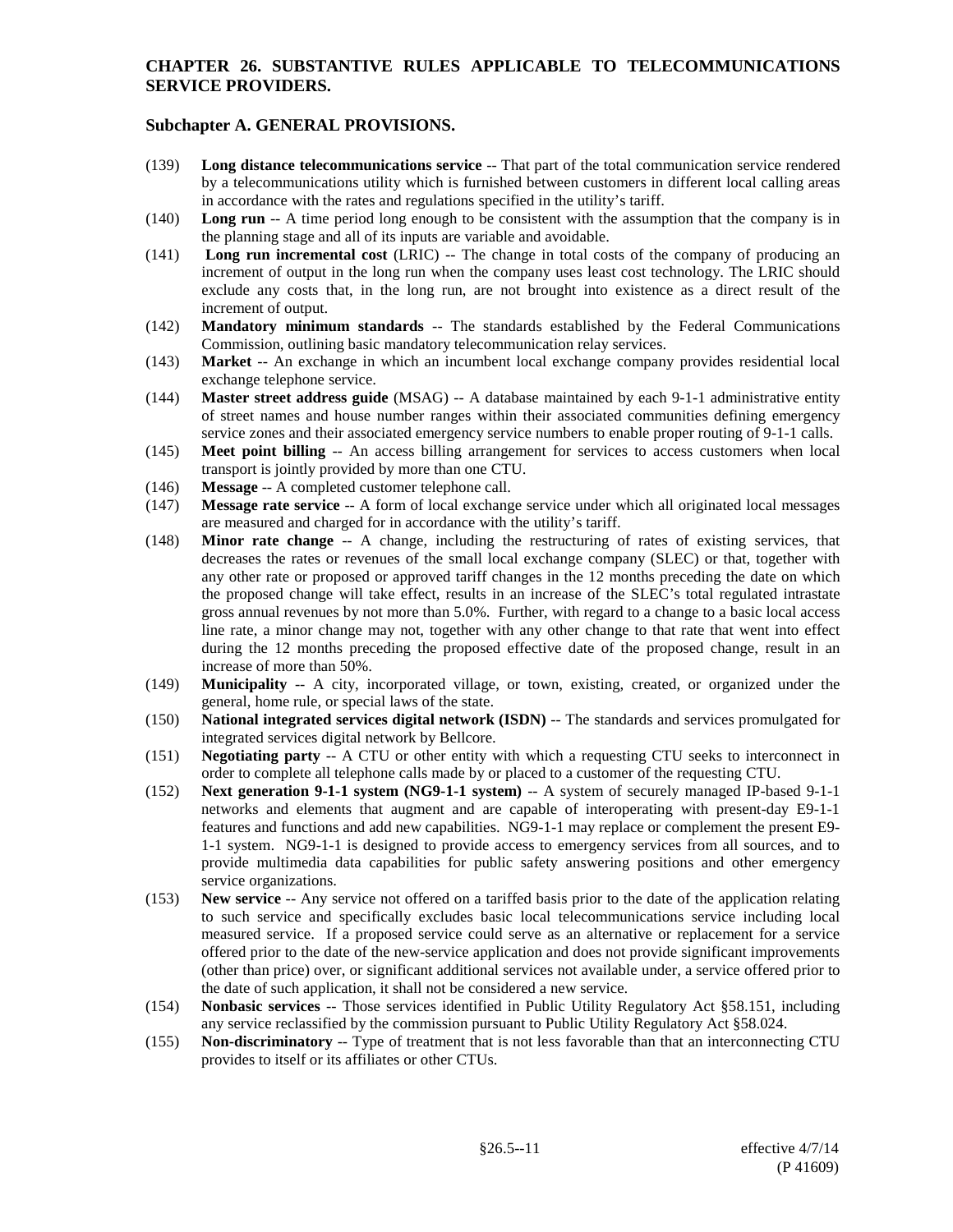# **Subchapter A. GENERAL PROVISIONS.**

(156) **Non-dominant certificated telecommunications utility (NCTU)** -- A CTU that is not a DCTU and has been granted a CCN (after September 1, 1995, in an area already certificated to a DCTU), a COA, or a SPCOA to provide local exchange service.

#### (157) **Nondominant carrier** --

- (A) An interexchange telecommunications carrier (including a reseller of interexchange telecommunications services).
- (B) Any of the following that is not a dominant carrier:
	- (i) a specialized communications common carrier;
	- (ii) any other reseller of communications;
	- (iii) any other communications carrier that conveys, transmits, or receives communications in whole or in part over a telephone system; or
	- (iv) a provider of operator services that is not also a subscriber.
- (C) A deregulated company that holds a COA.
- (158) **North American Numbering Plan (NANP)** -- Use of 10-digit dialing in the format of a 3-digit "NPA" followed by a 3-digit "NXX" and a 4-digit line number, NPA-NXX-XXX.
- (159) **Numbering plan area (NPA)** -- The first three digits of a ten-digit North American Numbering Plan (NANP) local telephone number uniquely identifying a Numbering Plan area. Generally referred to as the area code of a NANP telephone number.
- (160) **NXX** -- A 3-digit code in which N is any digit 2 through 9 and X is any digit 0 through 9. Typically used in describing the "Exchange Code" fields of a North American Numbering Plan telephone number.
- (161) **Open network architecture** -- The overall design of an ILEC's network facilities and services to permit all users of the network, including the enhanced services operations of an ILEC and its competitors, to interconnect to specific basic network functions on an unbundled and nondiscriminatory basis.
- (162) **Operator service** -- Any service using live operator or automated operator functions for the handling of telephone service, such as local collect, toll calling via collect, third number billing, credit card, and calling card services. The transmission of "1-800" and "1-888" numbers, where the called party has arranged to be billed, is not operator service.
- (163) **Operator service provider (OSP)** -- Any person or entity that provides operator services by using either live or automated operator functions. When more than one entity is involved in processing an operator service call, the party setting the rates shall be considered to be the OSP. However, subscribers to customer-owned pay telephone service shall not be deemed to be OSPs.
- (164) **Originating line screening (OLS)** -- A two digit code passed by the local switching system with the automatic number identification (ANI) at the beginning of a call that provides information about the originating line.
- (165) **Out-of-service trouble report** -- An initial customer trouble report in which there is complete interruption of incoming or outgoing local exchange service. On multiple line services a failure of one central office line or a failure in common equipment affecting all lines is considered out of service. If an extension line failure does not result in the complete inability to receive or initiate calls, the report is not considered to be out of service.
- (166) **P.01 grade of service** -- A standard of service quality intended to measure the probability (P), expressed as a decimal fraction, of a telephone call being blocked. P.01 is the grade of service reflecting the probability that one call out of one hundred during the average busy house will be blocked.
- (167) **Packaged Service** The combination of any regulated service with any other regulated or unregulated service or with any service of an affiliate, offered to customers at a packaged rate or rates.
- (168) **Partial deregulation** -- The ability of a cooperative to offer new services on an optional basis and/or change its rates and tariffs under the provisions of the Public Utility Regulatory Act, §§53.351 - 53.359.
- (169) **Pay-per-call-information services** -- Services that allow a caller to dial a specified 1-900-XXX-XXXX or 976-XXXX number. Such services routinely deliver, for a predetermined (sometimes time-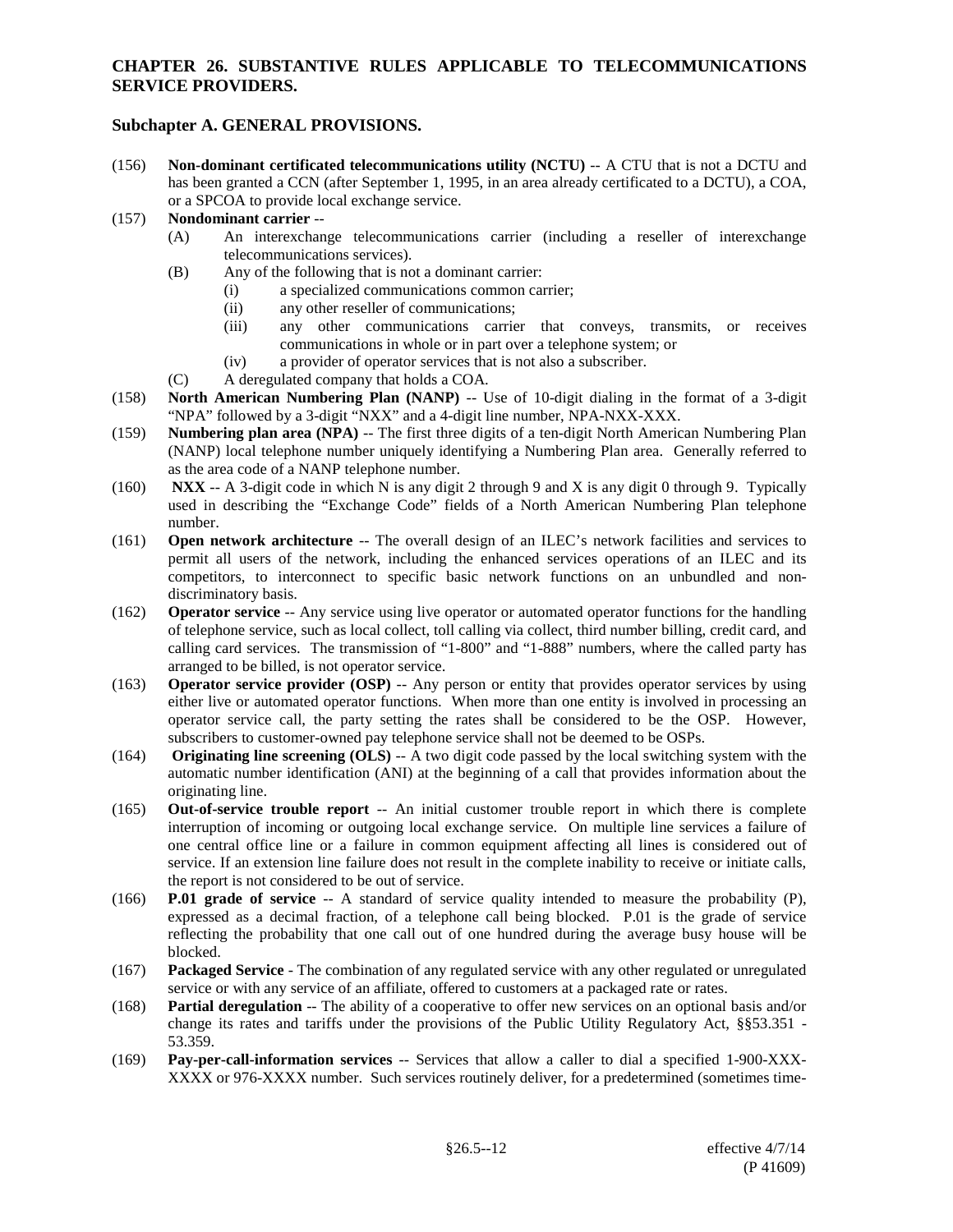# **Subchapter A. GENERAL PROVISIONS.**

sensitive) fee, a pre-recorded or live message or interactive program. Usually a telecommunications utility will transport the call and bill the end-user on behalf of the information provider.

- (170) **Pay telephone access service (PTAS)** -- A service offered by a CTU which provides a two-way, or optionally, a one-way originating-only business access line composed of the serving central office line equipment, all outside plant facilities needed to connect the serving central office with the customer premises, and the network interface; this service is sold to pay telephone service providers.
- (171) **Pay telephone service (PTS)** -- A telecommunications service utilizing any coin, coinless, credit card reader, or cordless instrument that can be used by members of the general public, or business patrons, employees, and/or visitors of the premises' owner, provided that the end user pays for local or toll calls from such instrument on a per call basis. Pay per call telephone service provided to inmates of confinement facilities is PTS. For purposes of this section, coinless telephones provided in guest rooms by a hotel/motel are not pay telephones. A telephone that is primarily used by business patrons, employees, and/or visitors of the premises' owner is not a pay telephone if all local calls and "1-800" and "1-888" type calls from such telephone are free to the end user.
- (172) **Per-call blocking** -- A telecommunications service provided by a telecommunications provider that prevents the transmission of calling party information to a called party on a call-by-call basis.
- (173) **Per-line blocking** -- A telecommunications service provided by a telecommunications utility that prevents the transmission of calling party information to a called party on every call, unless the calling party acts affirmatively to release calling party information.
- (174) **Percent interstate usage (PIU)** -- An access customer-specific ratio or ratios determined by dividing interstate access minutes by total access minutes. The specific ratio shall be determined by the CTU unless the CTU's network is incapable of determining the jurisdiction of the access minutes. A PIU establishes the jurisdiction of switched access usage for determining rates charged to switched access customers and affects the allocation of switched access revenue and costs by CTUs between the interstate and intrastate jurisdictions.
- (175) **Person** -- Any natural person, partnership, municipal corporation, cooperative corporation, corporation, association, governmental subdivision, or public or private organization of any character other than an agency.
- (176) **Pleading** -- A written document submitted by a party, or a person seeking to participate in a proceeding, setting forth allegations of fact, claims, requests for relief, legal argument, and/or other matters relating to a proceeding.
- (177) **Prepaid local telephone service (PLTS)** -- Prepaid local telephone service means:
	- (A) voice grade dial tone residential service consisting of flat rate service or local measured service, if chosen by the customer and offered by the DCTU;
	- (B) if applicable, mandatory services, including EAS, extended metropolitan service, or ELCS;
	- (C) tone dialing service;
	- (D) access to 911 service;
	- (E) access to dual party relay service;
	- (F) the ability to report service problems seven days a week;
	- (G) access to business office;<br>(H) primary directory listing;
	- primary directory listing;
	- (I) toll blocking service; and
	- (J) non-published service and non-listed service at the customer's option.
- (178) **Premises** -- A tract of land or real estate including buildings and other appurtenances thereon.
- (179) **Pricing flexibility** -- Discounts and other forms of pricing flexibility may not be preferential, prejudicial, or discriminatory. Pricing flexibility includes:
	- (A) customer specific contracts;
	- (B) volume, term, and discount pricing;
	- (C) zone density pricing, with zone to be defined as an exchange;
	- (D) packaging of services; and
	- (E) other promotional pricing flexibility.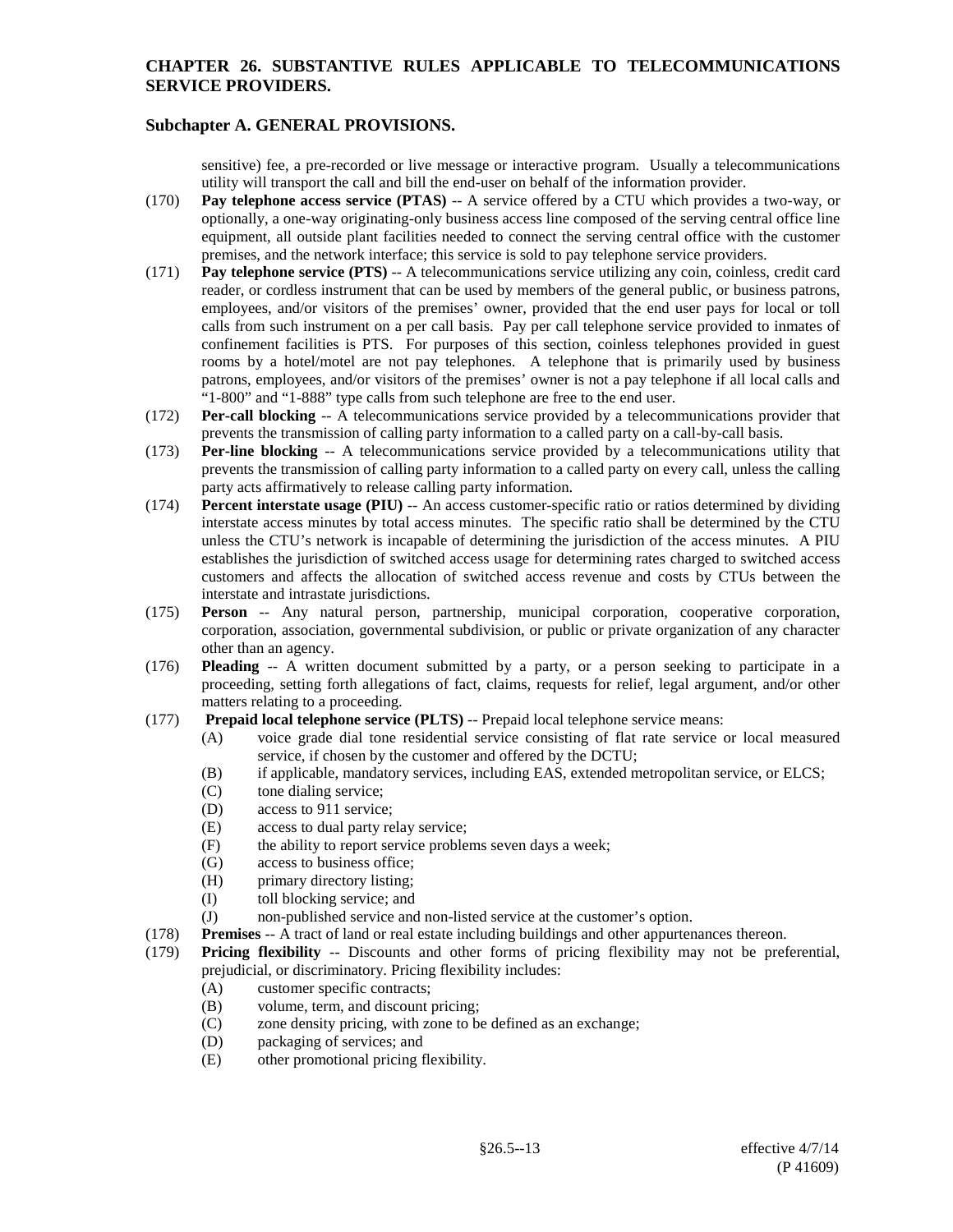- (180) **Primary interexchange carrier (PIC)** -- The provider chosen by a customer to carry that customer's toll calls.
- (181) **Primary interexchange carrier (PIC) freeze indicator** -- An indicator that the end user has directed the CTU to make no changes in the end user's PIC.
- (182) **Primary rate interface (PRI) integrated services digital network (ISDN)** -- One of the access methods to ISDN, the 1.544-Mbps PRI comprises either twenty-three 64 Kbps B-channels and one 64 Kbps D-channel (23B+D) or twenty-four 64 Kbps B-channels (24B) when the associated call signaling is provided by another PRI in the group.
- (183) **Primary service** -- The initial provision of voice grade access between the customer's premises and the switched telecommunications network. This includes the initial connection to a new customer or the move of an existing customer to a new premises but does not include complex services.
- (184) **Print translations** -- The temporary storage of a message in an operator's screen during the actual process of relaying a conversation.
- (185) **Privacy issue** -- An issue that arises when a telecommunications provider proposes to offer a new telecommunications service or feature that would result in a change in the outflow of information about a customer. The term privacy issue is to be construed broadly. It includes, but is not limited to, changes in the following:
	- (A) the type of information about a customer that is released;
	- (B) the customers about whom information is released;
	- (C) the entity or entities to whom the information about a customer is released;
	- (D) the technology used to convey the information;
	- (E) the time at which the information is conveyed; and
	- (F) any other change in the collection, use, storage, or release of information.
- (186) **Private line** -- A transmission path that is dedicated to a customer and that is not connected to a switching facility of a telecommunications utility, except that a dedicated transmission path between switching facilities of interexchange carriers shall be considered a private line.
- (187) **Proceeding** -- A hearing, investigation, inquiry, or other procedure for finding facts or making a decision. The term includes a denial of relief or dismissal of a complaint. It may be rulemaking or non-rulemaking; rate setting or non-rate setting.
- (188) **Promotional rate** -- A temporary tariff, fare, toll, rental or other compensation charged by a certificated telecommunications utility (CTU) to new or new and existing customers and designed to induce customers to test a service. A promotional rate shall incorporate a reduction or a waiver of some rate element in the tariffed rates of the service, or a reduction or waiver of the service's installation charge and/or service connection charges, and shall not incorporate any charge for discontinuance of the service by the customer. Such rates may not be offered for basic local telecommunications service, including local measured service.
- (189) **Promotional Servi**ce a service offered to customers at a promotional rate or rates.
- (190) **Provider of pay telephone service** -- The entity that purchases PTAS from a CTU and registers with the Public Utility Commission as a provider of PTS to end users.
- (191) **Public safety answering point (PSAP)** -- A continuously operated communications facility established or authorized by local government authorities that answers 9-1-1 calls originating within a given service area, as further defined in Texas Health and Safety Code Chapters 771 and 772.
- (192) **Public utility or utility** -- A person or river authority that owns or operates for compensation in this state equipment or facilities to convey, transmit, or receive communications over a telephone system as a dominant carrier. The term includes a lessee, trustee, or receiver of any of those entities, or a combination of those entities. The term does not include a municipal corporation. A person is not a public utility solely because the person:
	- (A) furnishes or furnishes and maintains a private system;
	- (B) manufactures, distributes, installs, or maintains customer premises communications equipment and accessories; or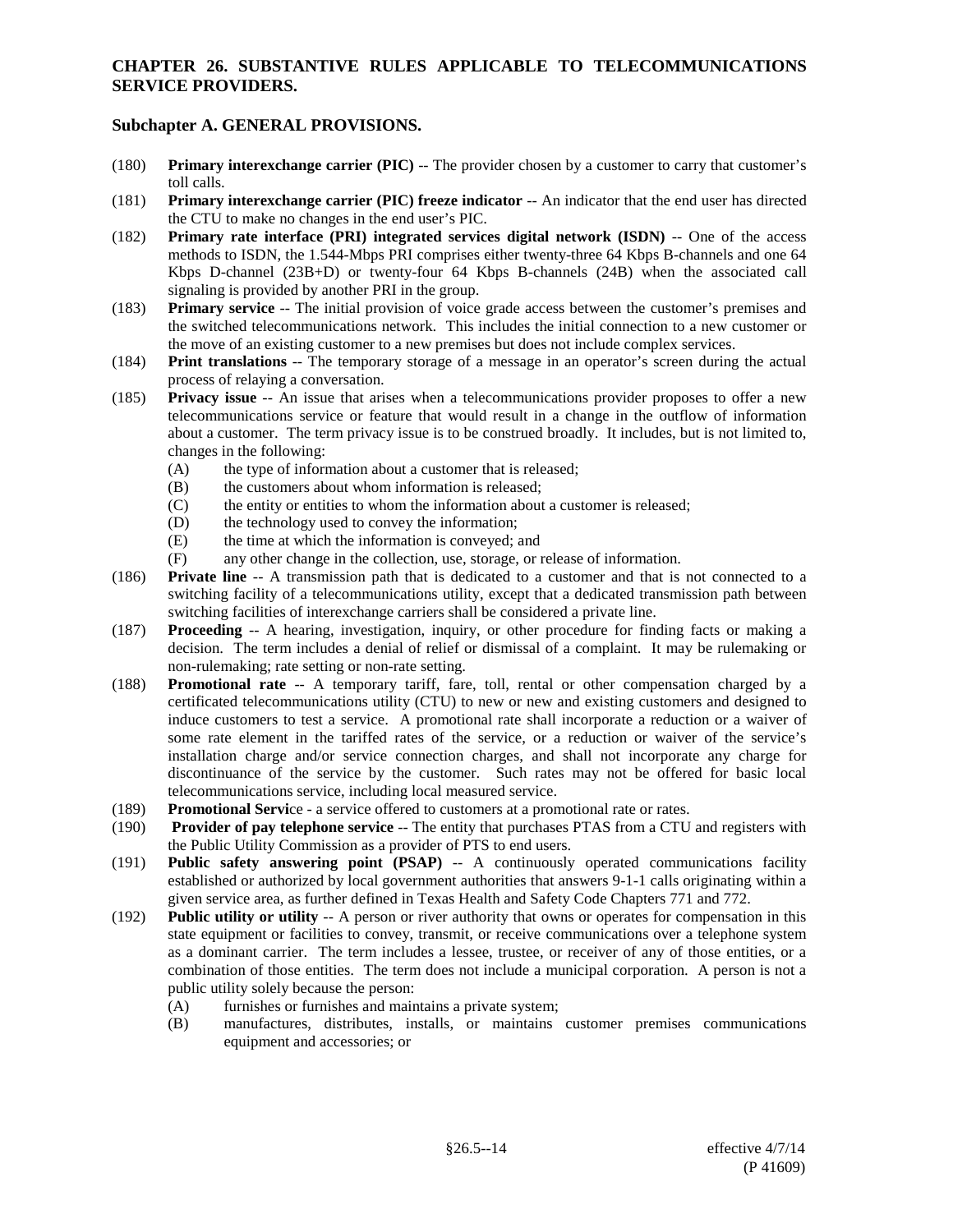- (C) furnishes a telecommunications service or commodity only to itself, its employees, or its tenants as an incident of employment or tenancy, if that service or commodity is not resold to or used by others.
- (193) **Public Utility Regulatory Act (PURA)** -- The enabling statute for the Public Utility Commission of Texas, located in the Texas Utilities Code Annotated, §§11.001 - 66.016, (West 2007, Supplement 2013).
- (194) **Qualifying low-income consumer** -- A consumer that participates in one of the following programs: Medicaid, food stamps, Supplemental Security Income, federal public housing assistance, or Low-Income Home Energy Assistance Program.
- (195) **Qualifying services** --
	- (A) residential flat rate basic local exchange service;
	- (B) residential local exchange access service; and
	- (C) residential local area calling usage.
- (196) **Rate** -- Includes:
	- (A) any compensation, tariff, charge, fare, toll, rental, or classification that is directly or indirectly demanded, observed, charged, or collected by a public utility for a service, product, or commodity, described in the definition of utility in the Public Utility Regulatory Act §31.002 or §51.002; and
	- (B) a rule, practice, or contract affecting the compensation, tariff, charge, fare, toll, rental, or classification.
- (197) **Reciprocal compensation** -- An arrangement between two carriers in which each of the two carriers receives compensation from the other carrier for the transport and termination on each carrier's network facilities of local telecommunications traffic that originates on the network facilities of the other carrier.
- (198) **Reclassification area** -- The geographic area within the electing ILEC's territory, consisting of one or more exchange areas, for which it seeks reclassification of a service.
- (199) **Redirect the call** -- A procedure used by operator service providers (OSPs) that transmits a signal back to the originating telephone instrument that causes the instrument to disconnect the OSP's connection and to redial the digits originally dialed by the caller directly to the local exchange carrier's network.
- (200) **Regional planning commission** -- The meaning established in Texas Health and Safety Code §771.001(10).
- (201) **Regulatory authority** -- In accordance with the context where it is found, either the commission or the governing body of a municipality.
- (202) **Relay Texas Advisory Committee (RTAC)** -- The committee authorized by the Public Utility Regulatory Act, §56.110 and 1997 Texas General Laws Chapter 149.
- (203) **Relay Texas** -- The name by which telecommunications relay service in Texas is known.
- (204) **Relay Texas administrator** -- The individual employed by the commission to oversee the administration of statewide telecommunications relay service.
- (205) **Repeated trouble report** -- A customer trouble report regarding a specific line or circuit occurring within 30 days or one calendar month of a previously cleared trouble report on the same line or circuit.
- (206) **Residual charge** -- The per-minute charge designed to account for historical contribution to joint and common costs made by switched transport services.
- (207) **Retail service** -- A telecommunications service is considered a retail service when it is provided to residential or business end users and the use of the service is other than resale. Each tariffed or contract offering which a customer may purchase to the exclusion of other offerings shall be considered a service. For example: the various mileage bands for standard toll services are rate elements, not services; however, individual optional calling plans that can be purchased individually and which are offered as alternatives to each other are services, not rate elements.
- (208) **Return-on-assets** -- After-tax net operating income divided by total assets.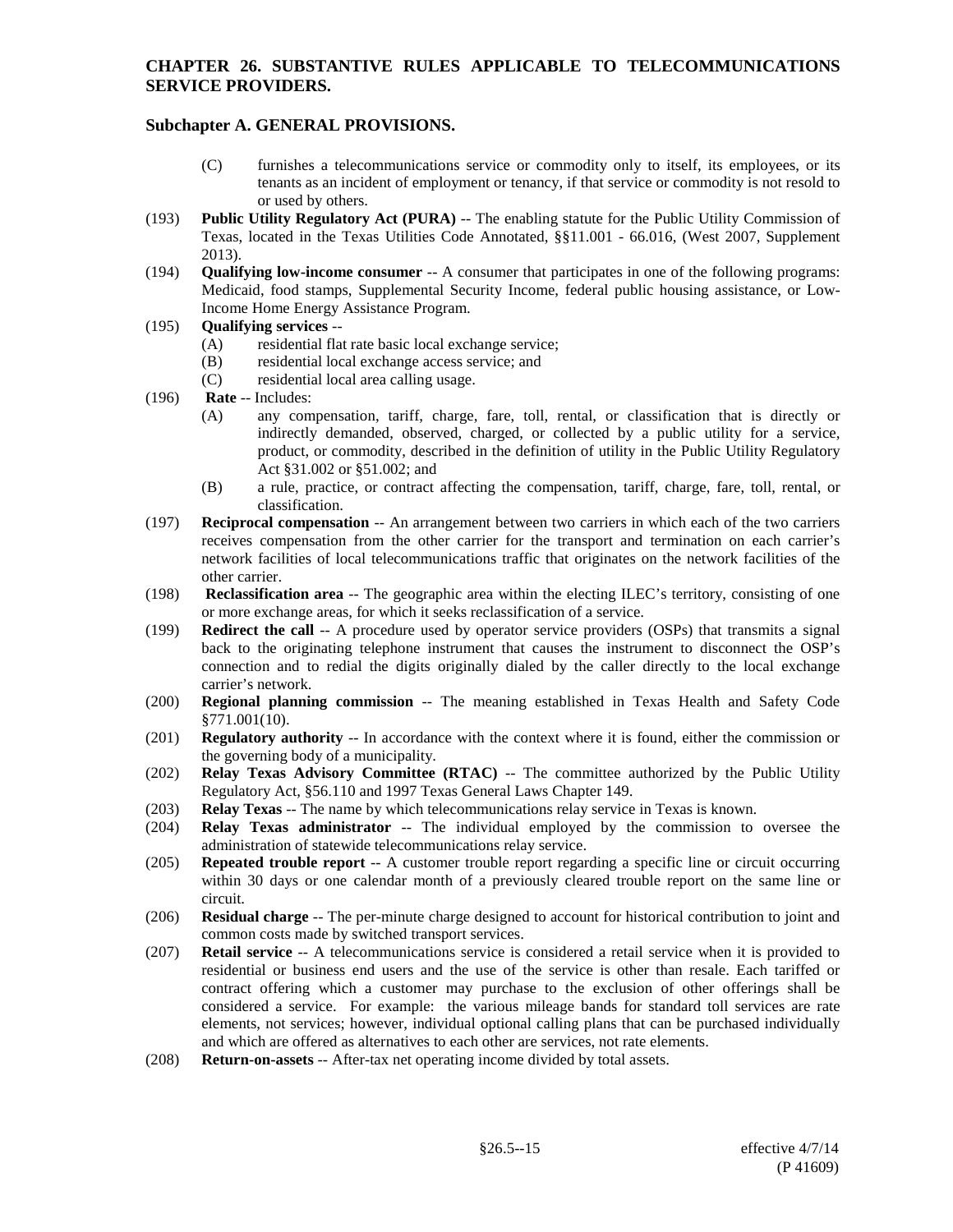- (209) **Reversal of partial deregulation** -- The ability of a minimum of 10% of the members of a partially deregulated cooperative to request, in writing, that a vote be conducted to determine whether members prefer to reverse partial deregulation. Ten percent shall be calculated based upon the total number of members of record as of the calendar month preceding receipt of the request from members for reversal of partial deregulation.
- (210) **R**ule -- A statement of general applicability that implements, interprets, or prescribes law or policy, or describes the procedure or practice requirements of the commission. The term includes the amendment or repeal of a prior rule but does not include statements concerning only the internal management or organization of the commission and not affecting private rights or procedures.
- (211) **Rulemaking proceeding** -- A proceeding conducted pursuant to the Administrative Procedure Act, Texas Government Code, Chapter 2001, Subchapter B, to adopt, amend, or repeal a commission rule.
- (212) **Rural incumbent local exchange company (ILEC)** -- An ILEC that qualifies as a "rural telephone company" as defined in 47 United States Code §3(37) and/or 47 United States Code §251(f)(2).
- (213) **Selective routing** -- The feature provided with 9-1-1 or 311 service by which 9-1-1 or 311 calls are automatically directed to the appropriate answering point for serving the location from which the call originates.
- (214) **Selective transfer** -- A public safety answering point initiating the routing of a 9-1-1 call to a response agency by operation of one of several buttons typically designated as police, fire, and emergency medical, based on the emergency service number of the caller.
- (215) **Separation** -- The division of plant, revenues, expenses, taxes, and reserves applicable to exchange or local service if these items are used in common to provide public utility service to both local exchange telephone service and other service, such as interstate or intrastate toll service.
- (216) **Service** -- Has its broadest and most inclusive meaning. The term includes any act performed, anything supplied, and any facilities used or supplied by a public utility in the performance of the utility's duties under the Public Utility Regulatory Act to its patrons, employees, other public utilities, and the public. The term also includes the interchange or facilities between two or more public utilities. The term does not include the printing, distribution, or sale of advertising in a telephone directory.
- (217) **Service connection charge** -- A charge designed to recover the costs of non-recurring activities associated with connection of local exchange telephone service.
- (218) **Service order system** -- The system used by a telecommunications provider that, among other functions, tracks customer service requests and billing data.
- (219) **Service provider** -- Any entity that offers a product or service to a customer and that directly or indirectly charges to or collects from a customer's bill an amount for the product or service on a customer's bill received from a billing telecommunications utility.
- (220) **Service provider certificate of operating authority (SPCOA) reseller** -- A holder of a service provider certificate of operating authority that uses only resold telecommunications services provided by an ILEC or by a COA holder or by a SPCOA holder.
- (221) **Service restoral charge** -- A charge applied by the DCTU to restore service to a customer's telephone line after it has been suspended by the DCTU.
- (222) **Serving wire center (SWC)** -- The CTU designated central office which serves the access customer's point of demarcation.
- (223) **Signaling for tandem switching** -- The carrier identification code (CIC) and the OZZ code or equivalent information needed to perform tandem switching functions. The CIC identifies the interexchange carrier and the OZZ digits identify the call type and thus the interexchange carrier trunk to which traffic should be routed.
- (224) **Small certificated telecommunications utility (CTU)** -- A CTU with fewer than 2.0% of the nation's subscriber lines installed in the aggregate nationwide.
- (225) **Small local exchange company (SLEC)** -- Any incumbent CTU as of September 1, 1995, that has fewer than 31,000 access lines in service in this state, including the access lines of all affiliated incumbent local exchange companies within the state, or a telephone cooperative organized pursuant to the Telephone Cooperative Act, Texas Utilities Code Annotated, Chapter 162.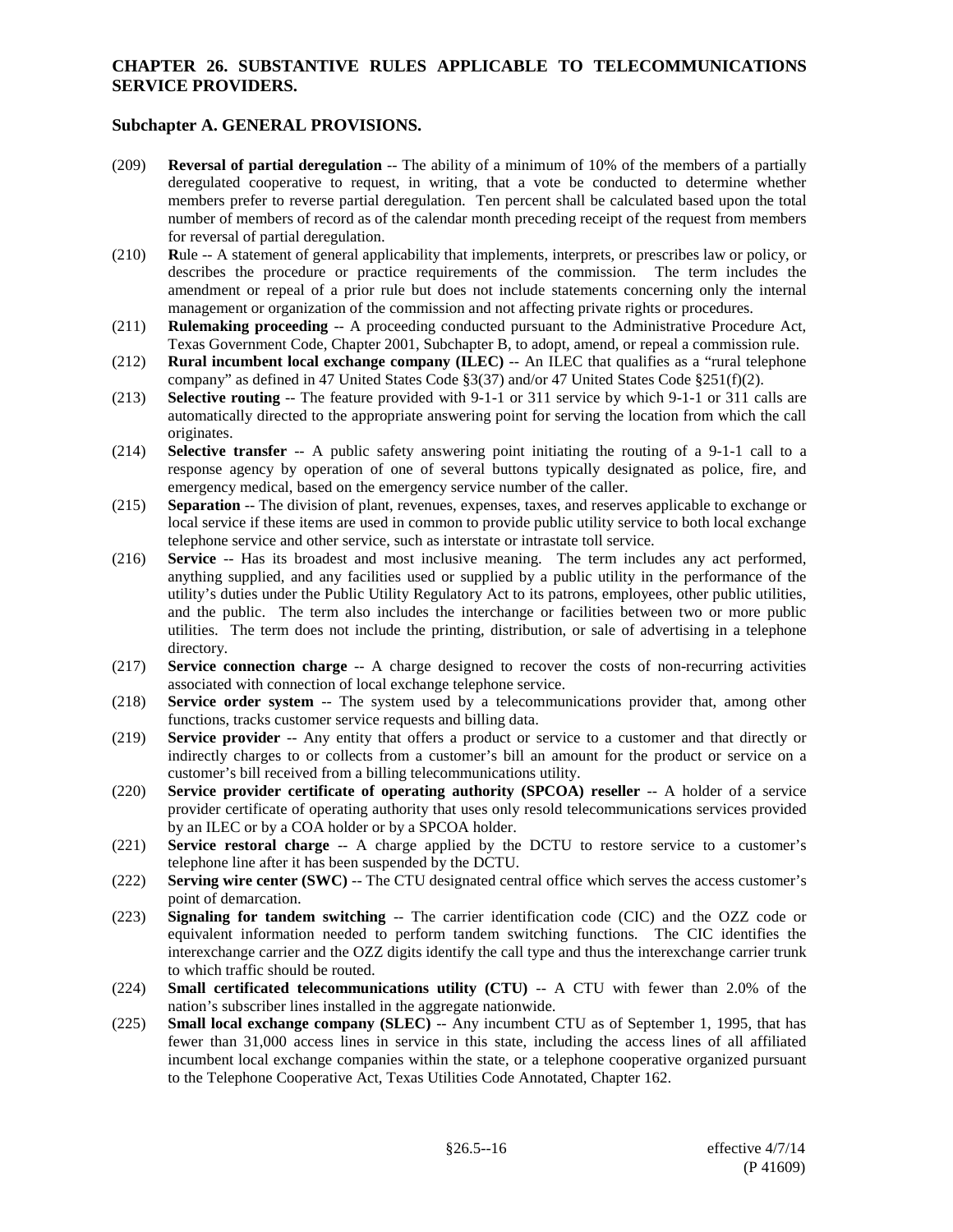- (226) Small incumbent local exchange company (Small ILEC) -- An ILEC that is a cooperative corporation or has, together with all affiliated ILECs, fewer than 31,000 access lines in service in Texas.
- (227) **Spanish speaking person --** A person who speaks any dialect of the Spanish language exclusively or as their primary language.
- (228) **Special access** -- A transmission path connecting customer designated premises to each other either directly or through a hub or hubs where bridging, multiplexing or network reconfiguration service functions are performed and includes all exchange access not requiring switching performed by the dominant carrier's end office switches.
- (229) **Specialized Telecommunications Assistance Program (STAP)** -- The program described in §26.415 of this title (relating to Specialized Telecommunications Assistance Program (STAP)).
- (230) **Specialized Telecommunications Assistance Program (STAP) voucher** -- A voucher issued by the Texas Department of Assistive and Rehabilitative Services under the equipment distribution program, in accordance with its rules, that an eligible individual may use to acquire eligible specialized telecommunications devices from a vendor of such equipment.
- (231) **Stand-alone costs** -- The stand-alone costs of an element or service are defined as the forwardlooking costs that an efficient entrant would incur in providing only that element or service.
- (232) **Station -** A telephone instrument or other terminal device.
- (233) **Study area** -- An incumbent local exchange company's (ILEC's) existing service area in a given state.
- (234) **Supplemental services** -- Telecommunications features or services offered by a CTU for which analogous services or products may be available to the customer from a source other than a DCTU. Supplemental services shall not be construed to include optional extended area calling plans that a DCTU may offer pursuant to §26.217 of this title (relating to Administration of Extended Area Service (EAS) Requests), or pursuant to a final order of the commission in a proceeding pursuant to the Public Utility Regulatory Act, Chapter 53.
- (235) **Suspension of service** -- That period during which the customer's telephone line does not have dial tone but the customer's telephone number is not deleted from the central office switch and databases.
- (236) **Switched access** -- Access service that is provided by CTUs to access customers and that requires the use of CTU network switching or common line facilities generally, but not necessarily, for the origination or termination of interexchange calls. Switched access includes all forms of transport provided by the CTU over which switched access traffic is delivered.
- (237) **Switched access demand** -- Switched access minutes of use, or other appropriate measure where not billed on a minute of use basis, for each switched access rate element, normalized for out of period billings. For the purposes of this section, switched access demand shall include minutes of use billed for the local switching rate element.
- (238) **Switched access minutes** -- The measured or assumed duration of time that a CTU's network facilities are used by access customers. Access minutes are measured for the purpose of calculating access charges applicable to access customers.
- (239) **Switched transport** -- Transmission between a CTU's central office (including tandem-switching offices) and an interexchange carrier's point of presence.
- (240) **Tandem**-**switched transport --** Transmission of traffic between the serving wire center and another CTU office that is switched at a tandem switch and charged on a usage basis.
- (241) **Tariff** -- The schedule of a utility containing all rates, tolls, and charges stated separately by type or kind of service and the customer class, and the rules and regulations of the utility stated separately by type or kind of service and the customer class.
- (242) **Telecommunications provider** -- As defined in the Public Utility Regulatory Act §51.002(10).
- (243) **Telecommunications relay service (TRS)** -- A service using oral and print translations by either live or automated means between individuals who are hearing-impaired or speech-impaired who use specialized telecommunications devices and others who do not have such devices. Unless specified in the text, this term shall refer to intrastate telecommunications relay service only.
- (244) **Telecommunications relay service (TRS) carrier** -- The telecommunications carrier selected by the commission to provide statewide telecommunications relay service.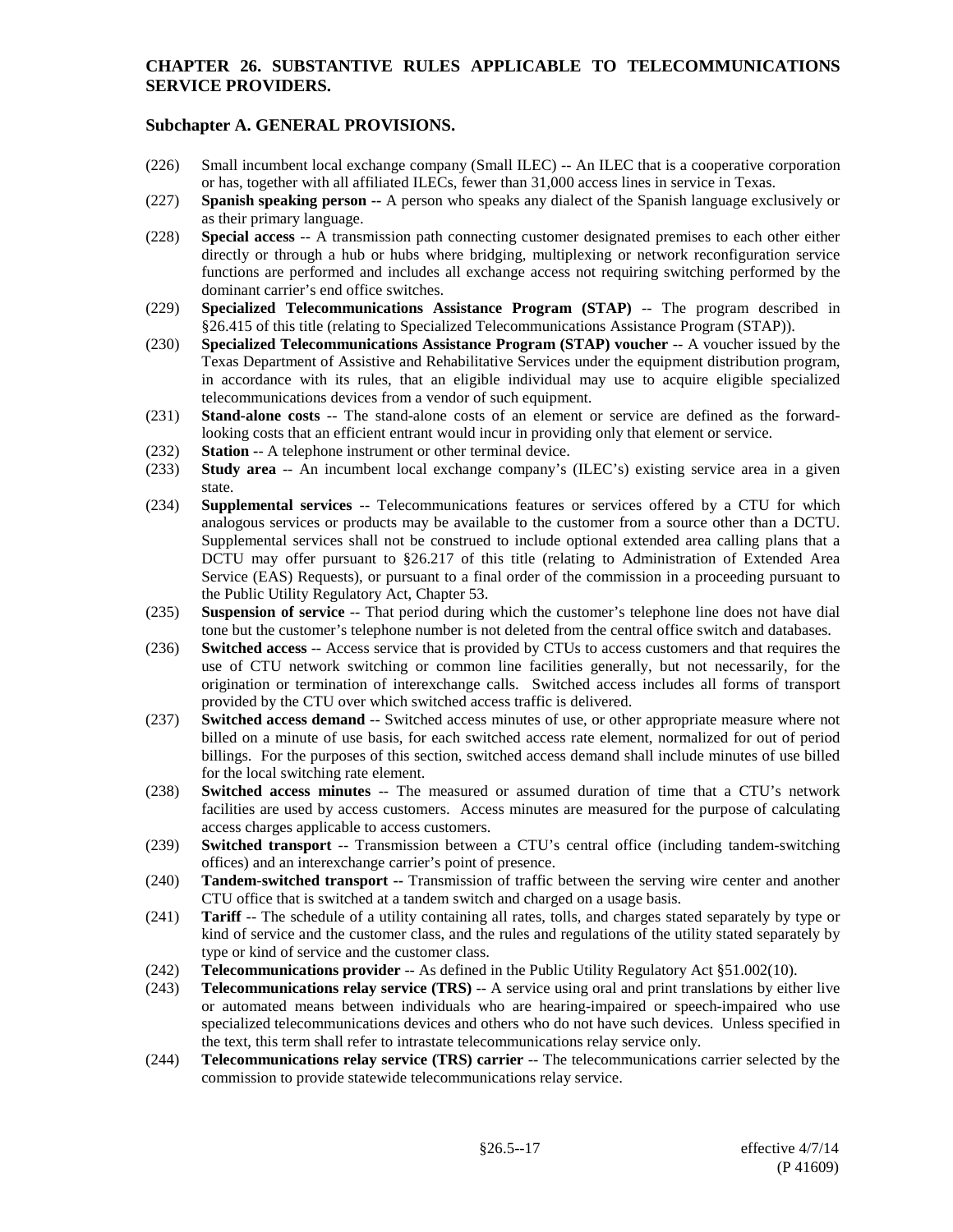# **Subchapter A. GENERAL PROVISIONS.**

# (245) **Telecommunications** uti**lity --**

- a public utility;
- (B) an interexchange telecommunications carrier, including a reseller of interexchange telecommunications services;
- (C) a specialized communications common carrier;
- (D) a reseller of communications;
- (E) a communications carrier who conveys, transmits, or receives communications wholly or partly over a telephone system;
- (F) a provider of operator services as defined by §55.081, unless the provider is a subscriber to customer-owned PTS; and
- (G) a separated affiliate or an electronic publishing joint venture as defined in the Public Utility Regulatory Act, Chapter 63.
- (246) **Telephones intended to be utilized by the public** -- Telephones that are accessible to the public, including, but not limited to, pay telephones, telephones in guest rooms and common areas of hotels, motels, or other lodging locations, and telephones in hospital patient rooms.
- (247) **Telephone solicitation** -- An unsolicited telephone call.
- (248) **Telephone solicitor** -- A person who makes or causes to be made a consumer telephone call, including a call made by an automatic dialing/announcing device.
- (249) **Test year** -- The most recent 12 months, beginning on the first day of a calendar or fiscal year quarter, for which operating data for a public utility are available.
- (250) **Texas Universal Service Fund (TUSF)** -- The fund authorized by the Public Utility Regulatory Act, §56.021 and 1997 Texas General Laws Chapter 149.
- (251) Tier 1 local exchange company -- A local exchange company with annual regulated operating revenues exceeding \$100 million.
- (252) **Title IV-D Agency** -- The office of the attorney general for the state of Texas.
- (253) **Toll blocking** -- A service provided by telecommunications carriers that lets consumers elect not to allow the completion of outgoing toll calls from their telecommunications channel.
- (254) **Toll control** -- A service provided by telecommunications carriers that allows consumers to specify a certain amount of toll usage that may be incurred on their telecommunications channel per month or per billing cycle.
- (255) **Toll limitation** -- Denotes both toll blocking and toll control.<br>(256) **Total element long-run incremental cost (TELRIC)** -- The
- (256) **Total element long-run incremental cost (TELRIC)** -- The forward-looking cost over the long run of the total quantity of the facilities and functions that are directly attributable to, or reasonably identifiable as incremental to, such element, calculated taking as a given the CTU's provision of other elements.
- (257) **Transitioning company** -- An incumbent local exchange company for which at least one, but not all, of the company's markets has been deregulated.
- (258) **Transport** -- The transmission and/or any necessary tandem and/or switching of local telecommunications traffic from the interconnection point between the two carriers to the terminating carrier's end office switch that directly serves the called party, or equivalent facility provided by a carrier other than a DCTU.
- (259) **Trunk** -- A circuit facility connecting two switching systems.
- (260) **Two-primary interexchange carrier (Two-PIC) equal access** -- A method that allows a telephone subscriber to select one carrier for all 1+ and 0+ interLATA calls and the same or a different carrier for all 1+ and 0+ intraLATA calls.
- (261) **Unauthorized charge** -- Any charge on a customer's telephone bill that was not consented to or verified in compliance with §26.32 of this title (relating to Protection Against Unauthorized Billing Charges ("Cramming")).
- (262) **Unbundling** -- The disaggregation of the ILEC's network/service to make available the individual network functions or features or rate elements used in providing an existing service.
- (263) **Unit cost** -- A cost per unit of output calculated by dividing the total long run incremental cost of production by the total number of units.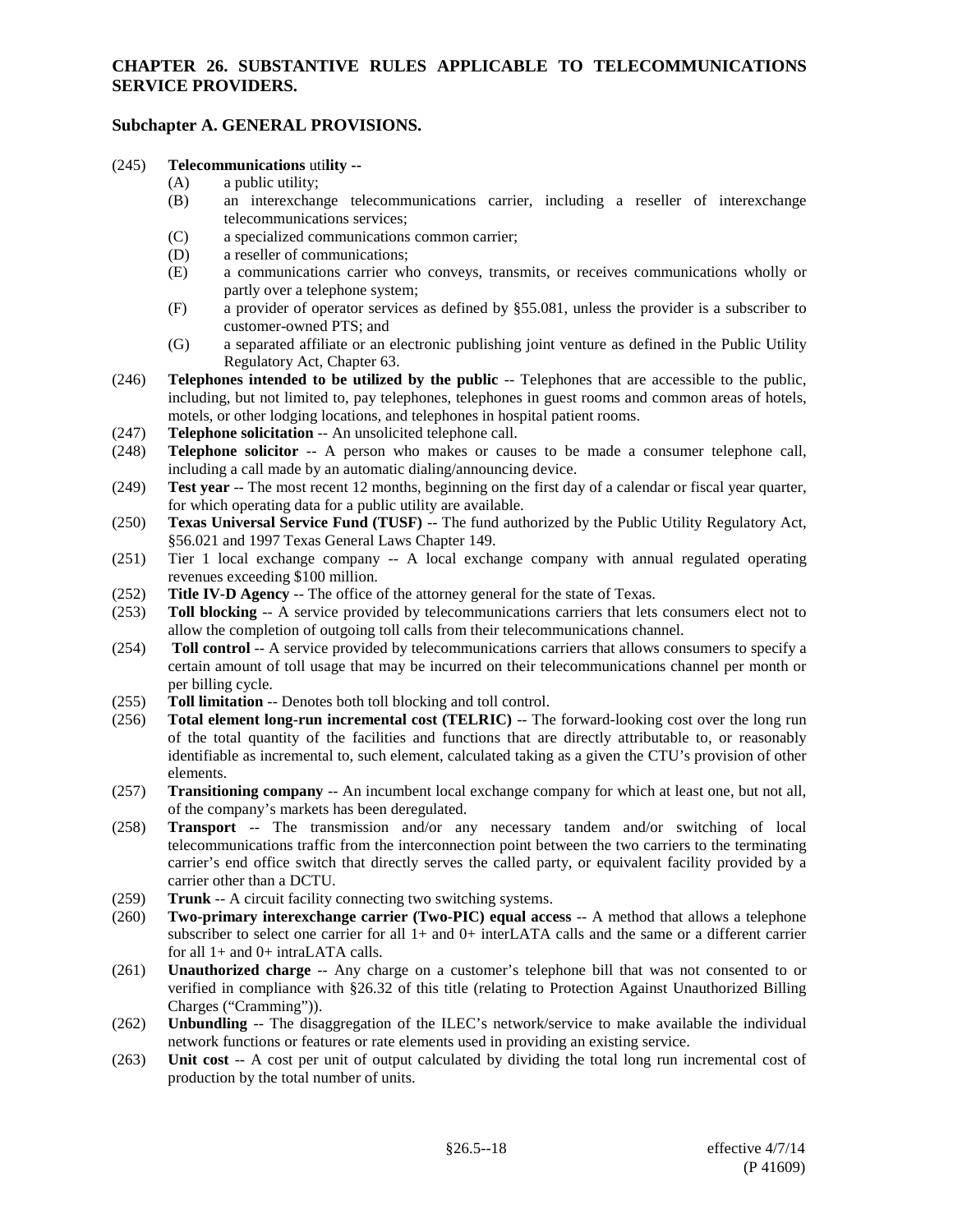- (264) **Usage sensitive blocking** -- Blocking of a customer's access to services which are charged on a usage sensitive basis for completed calls. Such calls shall include, but not be limited to, call return, call trace, and auto redial.
- (265) **Virtual private line** -- Circuits or bandwidths, between fixed locations, that are available on demand and that can be dynamically allocated.
- (266) **Voice carryover** -- A technology that allows an individual who is hearing-impaired to speak directly to the other party in a telephone conversation and to use specialized telecommunications devices to receive communications through the telecommunications relay service operator.
- (267) **Voice over Internet Protocol (VoIP)** -- The technology used to transmit voice communications using Internet Protocol.
- (268) **Voice over Internet Protocol service** -- A service that:
	- (A) uses Internet Protocol or a successor protocol to enable a real-time, two-way voice communication that originates from or terminates to the user's location in Internet Protocol or a successor protocol;
	- (B) requires a broadband connection from the user's location; and
	- (C) permits a user generally to receive a call that originates on the public switched telephone network and to terminate a call to the public switched telephone network.
- (269) **Volume insensitive costs** -- The costs of providing a basic network function (BNF) that do not vary with the volume of output of the services that use the BNF.
- (270) **Volume sensitive costs** -- The costs of providing a basic network function (BNF) that vary with the volume of output of the services that use the BNF.
- (271) **Wireless provider** -- A provider that:
	- (A) provides commercial mobile radio service as defined in paragraph (40) of this section; or
	- (B) utilizes fixed wireless technology to provide local exchange service.
- (272) **Wholesale service** -- A telecommunications service is considered a wholesale service when it is provided to a telecommunications utility and the use of the service is to provide a retail service to residence or business end-user customers.
- (273) **Working capital requirements** -- The additional capital required to fund the increased level of accounts receivable necessary to provide telecommunications service.
- (274) **"0-" call** -- A call made by the caller dialing the digit "0" and no other digits within five seconds. A "0-" call may be made after a digit (or digits) to access the local network is (are) dialed.
- (275) **"0+" call** -- A call made by the caller dialing the digit "0" followed by the terminating telephone number. On some automated call equipment, a digit or digits may be dialed between the "0" and the terminating telephone number.
- (276) **311 answering point** -- A communications facility that:
	- (A) is operated, at a minimum, during normal business hours;
	- (B) is assigned the responsibility to receive 311 calls and, as appropriate, to dispatch the nonemergency police or other governmental services, or to transfer or relay 311 calls to the governmental entity;
	- (C) is the first point of reception by a governmental entity of a 311 call; and
	- (D) serves the jurisdictions in which it is located or other participating jurisdictions.
- (277) **311 service** -- A telecommunications service provided by a certificated telecommunications provider through which the end user of a public telephone system has the ability to reach non-emergency police and other governmental services by dialing the digits 3-1-1. 311 service must contain the selective routing feature or other equivalent state-of-the-art feature.
- (278) **311 service request** -- A written request from a governmental entity to a CTU requesting the provision of 311 service. A 311 service request must:
	- (A) be in writing;
	- (B) contain an outline of the program the governmental entity will pursue to adequately educate the public on the 311 service;
	- (C) contain an outline from the governmental entity for implementation of 311 service;